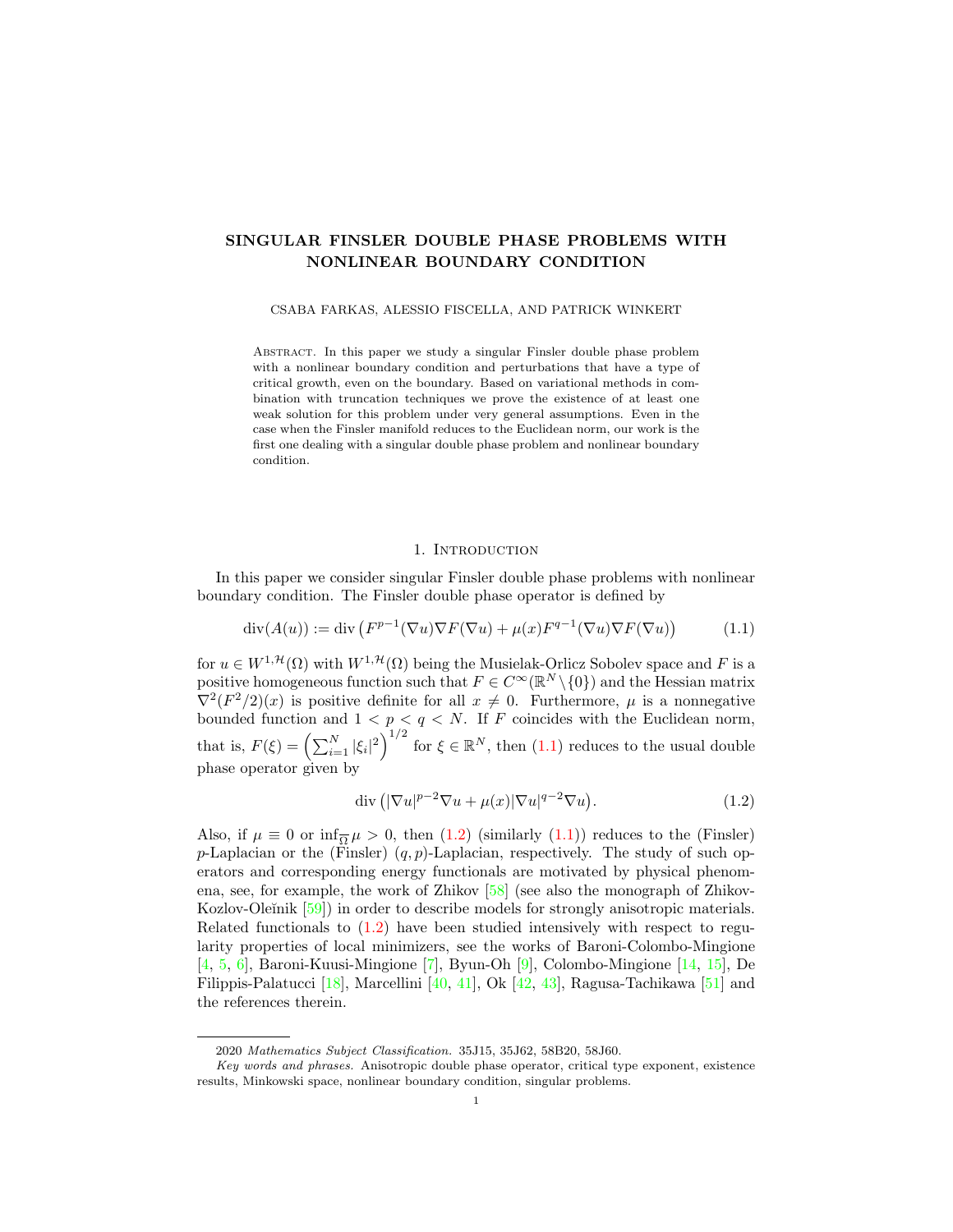On the other hand, the minimization of the functional  $E_F: H_0^1(\Omega) \to \mathbb{R}$  defined by

$$
E_F(u) = \int_{\Omega} F^2(\nabla u) \, \mathrm{d}x \quad \text{for } u \in H_0^1(\Omega),
$$

under certain constraints on perimeter or volume occurs in many subjects of mathematical physics. Here the minimizer corresponds to an optimal shape (or configuration) of anisotropic tension-surface. The minimization of the functional  $E_F$ describes, for example, the specific polyhedral shape of crystal structures in solid crystals with sufficiently small grains, as shown by Dinghas [\[22\]](#page-17-8) and Taylor [\[53\]](#page-18-5). It is clear that  $E_F$  is the energy functional to the Finsler Laplacian given by

<span id="page-1-0"></span>
$$
\Delta_F u = \text{div}(F(\nabla u)\nabla F(\nabla u)).\tag{1.3}
$$

The Finsler Laplacian, given in [\(1.3\)](#page-1-0), has been studied by several authors in the last decade. We refer, for example, to the papers of Cianchi-Salani [\[12\]](#page-17-9) and Wang-Xia [\[54\]](#page-18-6), both dealing with the Serrin-type overdetermined anisotropic problem, or to Farkas-Fodor-Kristály  $[27]$  who studied a sublinear Dirichlet problem of this type. Related works concerning anisotropic phenomena can be found in the works of Bellettini-Paolini [\[8\]](#page-17-11), Belloni-Ferone-Kawohl [\[10\]](#page-17-12), Della Pietra-Gavitone [\[21\]](#page-17-13), Della Pietra-di Blasio-Gavitone [\[19\]](#page-17-14), Della Pietra-Gavitone-Piscitelli [\[20\]](#page-17-15), Farkas [\[26\]](#page-17-16), Farkas-Kristály-Varga [\[28\]](#page-17-17), Ferone-Kawohl [\[30\]](#page-18-7) and the references therein.

In this paper we combine the effect of a Finsler manifold and a double phase operator along with a singular term and a nonlinear boundary condition. More precisely, we study the following problem

<span id="page-1-2"></span>
$$
- \operatorname{div}(A(u)) + u^{p-1} + \mu(x)u^{q-1} = u^{p^* - 1} + \lambda(u^{\gamma - 1} + g_1(x, u)) \quad \text{in } \Omega,
$$
  
\n
$$
A(u) \cdot \nu = u^{p_* - 1} + g_2(x, u) \quad \text{on } \partial\Omega, \quad (1.4)
$$
  
\n
$$
u > 0 \quad \text{in } \Omega,
$$

where  $\Omega \subset \mathbb{R}^N$ ,  $N \geq 2$ , is a bounded domain with Lipschitz boundary  $\partial \Omega$ ,  $\nu(x)$  is the outer unit normal of  $\Omega$  at the point  $x \in \partial\Omega$ ,  $\lambda$  is a positive parameter and the following assumptions hold true:

(H) (i)  $0 < \gamma < 1$  and

<span id="page-1-1"></span>
$$
1 < p < q < N, \quad q < p^*, \quad 0 \le \mu(\cdot) \in L^\infty(\Omega); \tag{1.5}
$$

(ii)  $g_1: \Omega \times \mathbb{R} \to \mathbb{R}$  and  $g_2: \partial \Omega \times \mathbb{R} \to \mathbb{R}$  are Carathéodory functions and there exist  $1 < \theta_1 < p \leq \nu_1 < p^*$ ,  $p < \nu_2 < p_*$  as well as nonnegative constants  $a_1, a_2, b_1$  such that

$$
g_1(x, s) \le a_1 s^{\nu_1 - 1} + b_1 s^{\theta_1 - 1}
$$
 for a. a.  $x \in \Omega$  and for all  $s \ge 0$ ,  
 $g_2(x, s) \le a_2 s^{\nu_2 - 1}$  for a. a.  $x \in \partial\Omega$  and for all  $s \ge 0$ ,

where  $p^*$  and  $p_*$  are the critical exponents to p given by

<span id="page-1-3"></span>
$$
p^* := \frac{Np}{N-p} \quad \text{and} \quad p_* := \frac{(N-1)p}{N-p};
$$
 (1.6)

(iii) the function  $F: \mathbb{R}^N \to [0, \infty)$  is a positively homogeneous Minkowski norm with finite reversibility  $r_F = \max_{w \neq 0}$  $F(-w)$  $\frac{(w)}{F(w)}$ .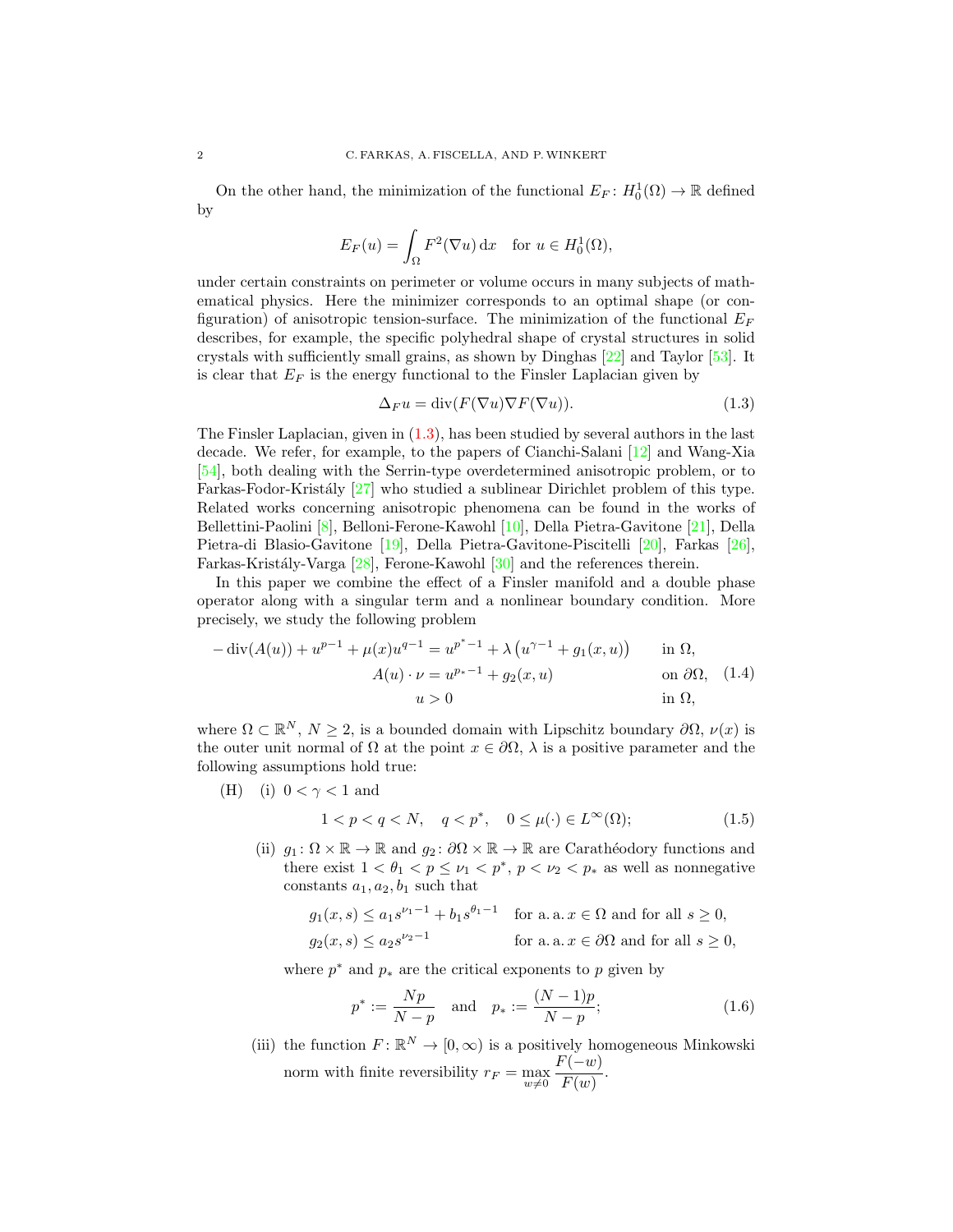Since we are looking for positive solutions and hypothesis  $(H)(ii)$  concerns the positive semiaxis  $\mathbb{R}_+ = [0, \infty)$ , without any loss of generality, we may assume that  $g_1(x, s) = g_2(x, s) = 0$  for all  $s \leq 0$  and for a.a.  $x \in \Omega$ , respectively,  $x \in \partial \Omega$ . Moreover, note that we always have  $r_F \geq 1$ , see for example in Farkas-Kristály-Varga [\[28\]](#page-17-17). It is clear that the Euclidean norm has finite reversibility. Finally, we observe that  $(1.5)$  implies that  $W^{1,\mathcal{H}}(\Omega) \hookrightarrow L^{q}(\Omega)$  compactly, as shown in Section [2.](#page-3-0)

<span id="page-2-2"></span>**Definition 1.1.** A function  $u \in W^{1, \mathcal{H}}(\Omega)$  is called a weak solution of problem [\(1.4\)](#page-1-2) if  $u^{\gamma-1}\varphi \in L^1(\Omega)$ ,  $u > 0$  for a. a.  $x \in \Omega$  and if

$$
\int_{\Omega} (F^{p-1}(\nabla u)\nabla F(\nabla u) + \mu(x)F^{q-1}(\nabla u)\nabla F(\nabla u)) \cdot \nabla \varphi \,dx
$$
\n
$$
+ \int_{\Omega} u^{p-1} \varphi \,dx + \int_{\Omega} \mu(x)u^{q-1} \varphi \,dx
$$
\n
$$
= \int_{\Omega} u^{p^* - 1} \varphi \,dx + \lambda \int_{\Omega} (u^{\gamma - 1} + g_1(x, u)) \varphi \,dx + \int_{\partial \Omega} (u^{p_* - 1} + g_2(x, u)) \varphi \,d\sigma
$$

is satisfied for all  $\varphi \in W^{1, \mathcal{H}}(\Omega)$ .

From hypotheses (H) we know that the definition of a weak solution is well defined.

The main result in this paper is the following theorem.

<span id="page-2-1"></span>**Theorem 1.2.** Let hypotheses (H) be satisfied. Then there exists  $\lambda_* > 0$  such that for every  $\lambda \in (0, \lambda_*)$ , problem [\(1.4\)](#page-1-2) has a nontrivial weak solution.

To the best of our knowledge, this is the first work on a singular double phase problem with nonlinear boundary condition even in the Euclidean case, that is when  $F(\xi) = \left(\sum_{i=1}^N |\xi_i|^2\right)^{1/2}$  for  $\xi \in \mathbb{R}^N$ . The novelty of our paper is not only due by the combination of the Finsler double phase operator with a singular term and nonlinear boundary condition. Indeed, in [\(1.4\)](#page-1-2) we also deal with a type of critical Sobolev nonlinearities, even on the boundary, related to the lower exponent  $p$ , as explained in [\(1.6\)](#page-1-3). Such critical terms make the study of compactness of the energy functional related to [\(1.4\)](#page-1-2) more intriguing, since the embeddings  $W^{1, \mathcal{H}}(\Omega) \hookrightarrow L^{p^*}(\Omega)$  and  $W^{1,\mathcal{H}}(\Omega) \hookrightarrow L^{p_*}(\partial\Omega)$  are not compact. We overcome these difficulties with a local analysis on a suitable closed convex subset of  $W^{1, \mathcal{H}}(\Omega)$  combined with a truncation argument.

We point out that  $p^*$  and  $p_*$  are not the critical exponents to the space  $W^{1,\mathcal{H}}(\Omega)$ . Indeed, from Fan [\[24\]](#page-17-18) we know that  $W^{1,\mathcal{H}}(\Omega) \hookrightarrow L^{\mathcal{H}_{*}}(\Omega)$  is continuous while  $\mathcal{H}_{*}$  is the Sobolev conjugate function of  $H$ , see also Crespo-Blanco-Gasinski-Harjulehto-Winkert [\[16,](#page-17-19) Definition 2.18 and Proposition 2.18]. So far it is not known how  $\mathcal{H}_*$ explicitly looks like in the double phase setting. For the moment,  $p^*$  and  $p_*$  seem to be the best exponents (probably not optimal) and only continuous (in general noncompact) embeddings from  $W^{1,\mathcal{H}}(\Omega) \hookrightarrow L^{p^*}(\Omega)$  and  $W^{1,\mathcal{H}}(\Omega) \hookrightarrow L^{p_*}(\partial\Omega)$  are available. So we call it "types of critical growth".

For singular double phase problems with Dirichlet boundary condition there exists only few works. Recently, Liu-Dai-Papageorgiou-Winkert [\[39\]](#page-18-8) studied the singular problem

<span id="page-2-0"></span>
$$
-\operatorname{div}\left(|\nabla u|^{p-2}\nabla u + \mu(x)|\nabla u|^{q-2}\nabla u\right) = a(x)u^{-\gamma} + \lambda u^{r-1} \quad \text{in } \Omega,
$$
  
\n
$$
u = 0 \quad \text{on } \partial\Omega.
$$
 (1.7)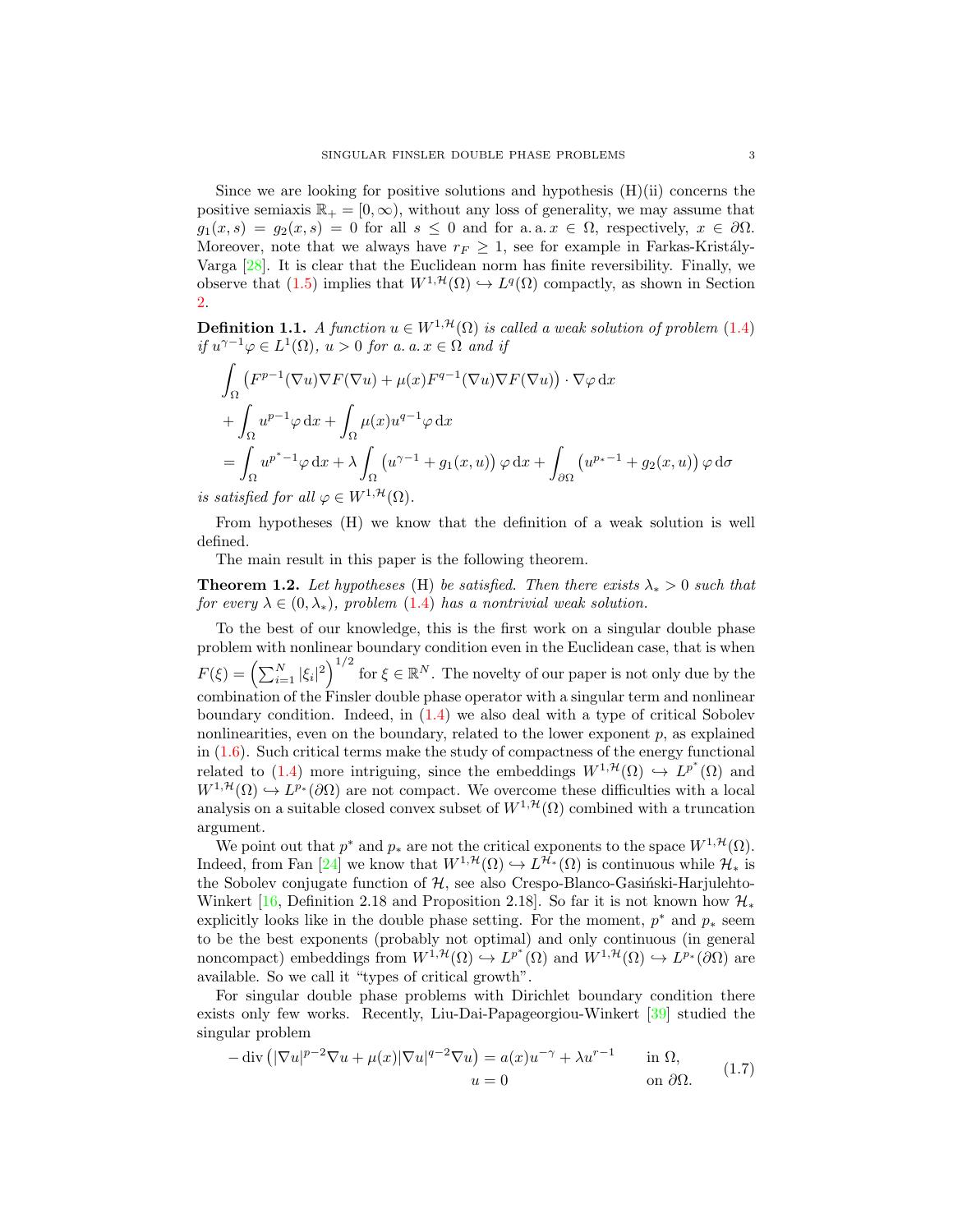Based on the fibering method along with the Nehari manifold, the existence of at least two weak solutions with different energy sign is shown, see also [\[17\]](#page-17-20) for the corresponding Neumann problem. Furthermore, under a different treatment, Chen-Ge-Wen-Cao [\[11\]](#page-17-21) considered problems of type [\(1.7\)](#page-2-0) and proved the existence of a weak solution having negative energy. Finally, the existence of at least one weak solution to the singular problem

$$
- \operatorname{div}(A(u)) = u^{p^* - 1} + \lambda (u^{\gamma - 1} + g(u)) \quad \text{in } \Omega,
$$
  
\n
$$
u > 0 \quad \text{in } \Omega,
$$
  
\n
$$
u = 0 \quad \text{on } \partial\Omega,
$$

has been shown by the first and the third author in [\[29\]](#page-18-9). The current paper can be seen as a nontrivial extension of the one in  $\left[\frac{29}{12}\right]$  to the case of a nonlinear boundary condition including type of critical growth. In particular, we are able to cover the situation when  $1 < p < 2$  and/or  $1 < q < 2$ , which has not been considered in [\[29\]](#page-18-9) where  $2 \leq p < q$ .

Also for the *p*-Laplacian or the  $(q, p)$ -Laplacian only few works exist involving singular terms and Neumann/Robin boundary condition. We refer to Papageorgiou-Rădulescu-Repovš  $[46, 47]$  $[46, 47]$  $[46, 47]$  for singular homogeneous Neumann p-Laplace problems and for singular Robin  $(q, p)$ -Laplacian problems, respectively. Existences results for singular Neumann Laplace problems has been obtained by Lei [\[37\]](#page-18-12) based on variational and perturbation methods.

Finally, existence results for double phase problems without singular term can be found in the papers of Colasuonno-Squassina [\[13\]](#page-17-22), El-Manouni-Marino-Winkert [\[23\]](#page-17-23), Fiscella [\[31\]](#page-18-13), Fiscella-Pinamonti [\[32\]](#page-18-14), Gasiński-Papageorgiou  $[33]$ , Gasiński-Winkert  $[34, 35, 36]$  $[34, 35, 36]$  $[34, 35, 36]$  $[34, 35, 36]$  $[34, 35, 36]$ , Liu-Dai  $[38]$ , Papageorgiou-Rădulescu-Repovš  $[45]$ , Perera-Squassina  $[50]$ , Zeng-Bai-Gasiński-Winkert  $[56, 57]$  $[56, 57]$  $[56, 57]$  and the references therein. For related works dealing with certain types of double phase problems we refer to the works of Bahrouni-Rădulescu-Winkert [\[1\]](#page-16-0), Barletta-Tornatore [\[2\]](#page-16-1), Faraci-Farkas [\[25\]](#page-17-24), Papageorgiou-Rădulescu-Repovš [\[44\]](#page-18-23), Papageorgiou-Winkert [\[49\]](#page-18-24) and Zeng-Bai-Gasiński-Winkert [\[55\]](#page-18-25).

## 2. Preliminaries

<span id="page-3-0"></span>In this section we are going to mention the main facts about the Minkowski space  $(\mathbb{R}^N, F)$  and the properties about Musielak-Orlicz Sobolev spaces.

To this end, let  $F: \mathbb{R}^N \to [0, \infty)$  be a positively homogeneous Minkowski norm, that is, F is a positive homogeneous function such that  $F \in C^{\infty}(\mathbb{R}^N \setminus \{0\})$  and the Hessian matrix  $\nabla^2 (F^2/2)(x)$  is positive definite for all  $x \neq 0$ . We point out that the pair  $(\mathbb{R}^N, F)$  is the simplest not necessarily reversible Finsler manifold whose flag curvature is identically zero, the geodesics are straight lines and the intrinsic distance between two points  $x, y \in \mathbb{R}^N$  is given by

$$
d_F(x, y) = F(y - x).
$$

The pair  $(\mathbb{R}^N, d_F)$  is a quasi-metric space and in general, it holds  $d_F(x, y) \neq 0$  $d_F(y, x)$ .

The so-called Randers metric is a typical example for a Minkowski norm with finite reversibility which is given by

$$
F(x) = \sqrt{\langle Ax, x \rangle} + \langle b, x \rangle,
$$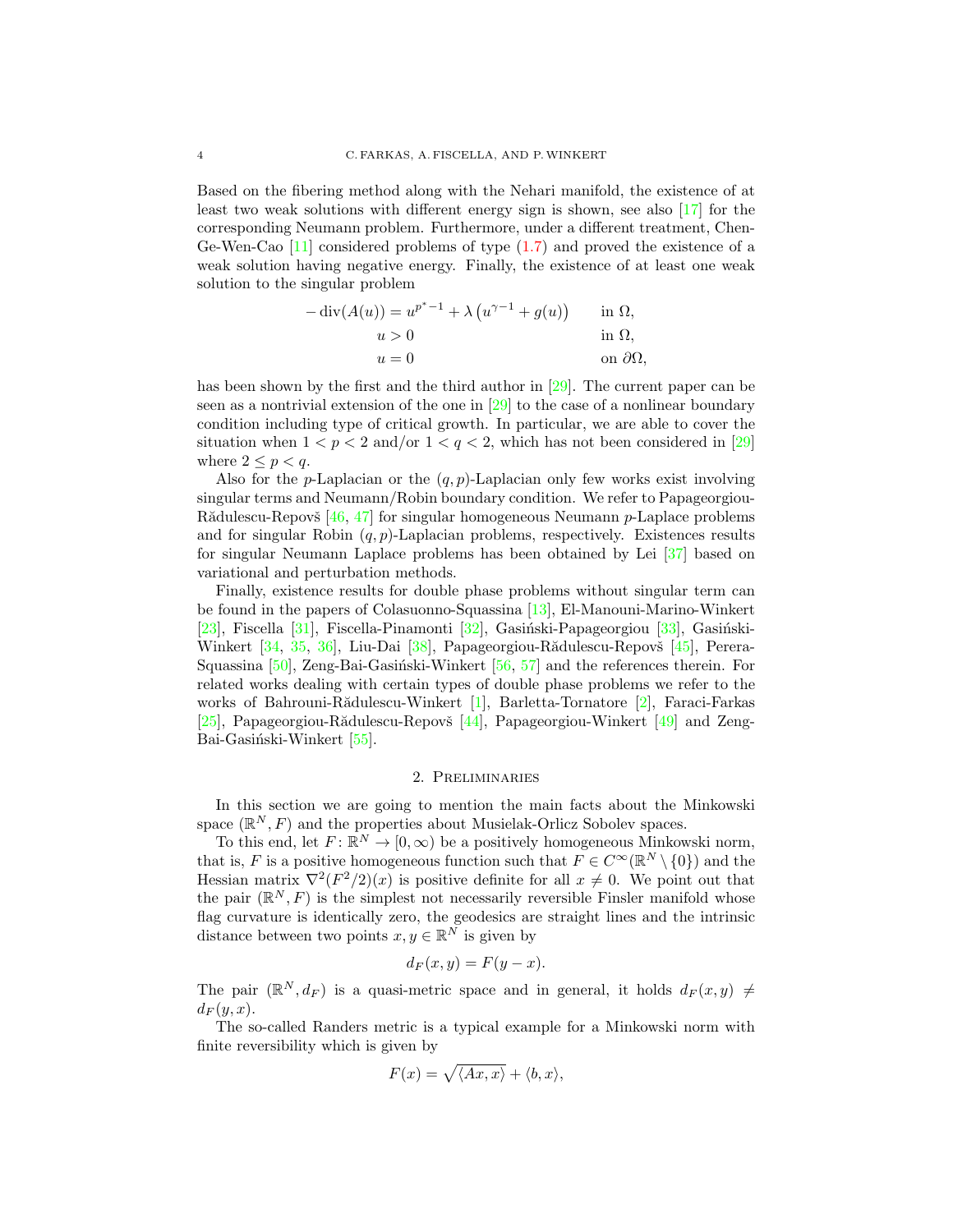where A is a positive definite and symmetric  $(N \times N)$ -type matrix and  $b = (b_i) \in \mathbb{R}^N$ is a fixed vector such that  $\sqrt{\langle A^{-1}b, b \rangle} < 1$ . Note that

$$
r_F = \frac{1 + \sqrt{\langle A^{-1}b, b \rangle}}{1 - \sqrt{\langle A^{-1}b, b \rangle}}.
$$

The pair  $(\mathbb{R}^N, F)$  is often called Randers space which describes the electromagnetic field of the physical space-time in general relativity, see Randers [\[52\]](#page-18-26). They are deduced as the solution of the Zermelo navigation problem.

In the next proposition we recall some basic properties of  $F$ , see Bao-Chern-Shen [\[3,](#page-17-25) §1.2].

<span id="page-4-0"></span>**Proposition 2.1.** Let  $F: \mathbb{R}^N \to [0, \infty)$  be a positively homogeneous Minkowski norm. Then, the following assertions hold true:

- (i) Positivity:  $F(x) > 0$  for all  $x \neq 0$ ;
- (ii) Convexity: F and  $F^2$  are strictly convex;
- (iii) Euler's theorem:  $x \cdot \nabla F(x) = F(x)$  and

$$
\nabla^2 (F^2/2)(x)x \cdot x = F^2(x) \quad \text{for all } x \in \mathbb{R}^N \setminus \{0\};
$$

(iv) Homogeneity:  $\nabla F(tx) = \nabla F(x)$  and

$$
\nabla^2 F^2(tx) = \nabla^2 F^2(x) \quad \text{for all } x \in \mathbb{R}^N \setminus \{0\} \text{ and for all } t > 0.
$$

Furthermore,  $L^r(\Omega)$  and  $L^r(\Omega;\mathbb{R}^N)$  stand for the usual Lebesgue spaces endowed with the norm  $\|\cdot\|_r$  for  $1 \leq r < \infty$ . The corresponding Sobolev spaces are denoted by  $W^{1,r}(\Omega)$  and  $W_0^{1,r}(\Omega)$  equipped with the norms

$$
||u||_{1,r,F} = ||F(\nabla u)||_r + ||u||_r
$$
 and  $||u||_{1,r,0,F} = ||F(\nabla u)||_r$ ,

respectively.

On the boundary  $\partial\Omega$  of  $\Omega$  we consider the  $(N-1)$ -dimensional Hausdorff (surface) measure  $\sigma$  and denote by  $L^r(\partial\Omega)$  the boundary Lebesgue space with norm  $\|\cdot\|_{r,\partial\Omega}$ . We know that the trace mapping  $W^{1,r}(\Omega) \to L^{\tilde{r}}(\partial \Omega)$  is compact for  $\tilde{r} < r_*$  and continuous for  $\tilde{r} = r_*$ , where  $r_*$  is the critical exponent of r on the boundary given by

$$
r_* = \begin{cases} \frac{(N-1)r}{N-r} & \text{if } r < N, \\ \text{any } \ell \in (r, \infty) & \text{if } r \ge N. \end{cases}
$$

For simplification we will avoid the notation of the trace operator throughout the paper.

Let us now introduce the Musielak-Orlicz Sobolev spaces. For this purpose, let  $\mathcal{H}: \Omega \times [0, \infty) \to [0, \infty)$  be the function defined by

$$
(x,t)\mapsto t^p+\mu(x)t^q,
$$

where  $(1.5)$  is satisfied. Then, the Musielak-Orlicz space  $L^{\mathcal{H}}(\Omega)$  is defined by

$$
L^{\mathcal{H}}(\Omega) = \left\{ u \mid u \colon \Omega \to \mathbb{R} \text{ is measurable and } \rho_{\mathcal{H}}(u) < \infty \right\}
$$

equipped with the Luxemburg norm

$$
||u||_{\mathcal{H}} = \inf \left\{ \tau > 0 : \rho_{\mathcal{H}}\left(\frac{u}{\tau}\right) \leq 1 \right\},\
$$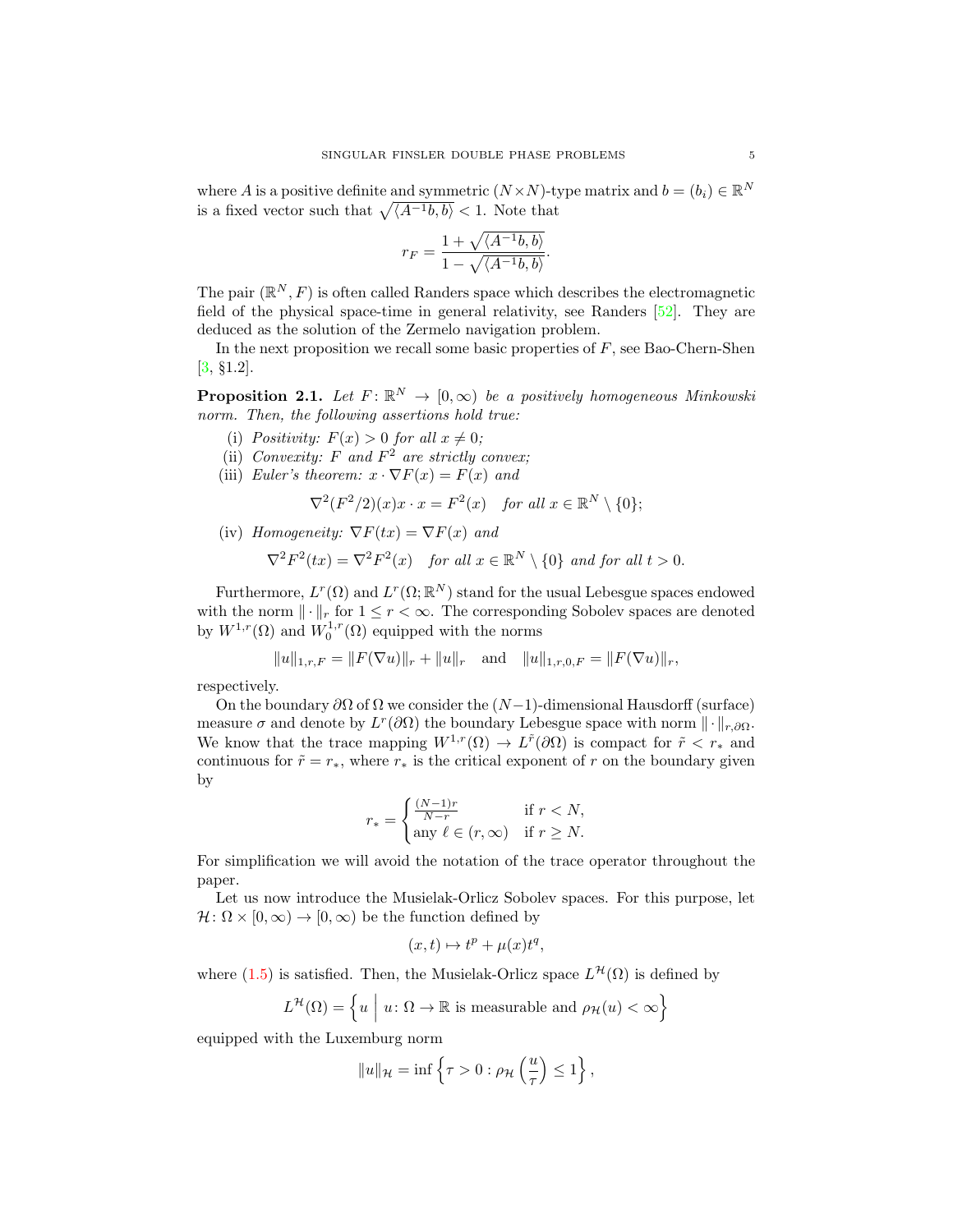where the modular function  $\rho_{\mathcal{H}}: L^{\mathcal{H}}(\Omega) \to \mathbb{R}$  is given by

$$
\rho_{\mathcal{H}}(u) := \int_{\Omega} \mathcal{H}(x, |u|) dx = \int_{\Omega} (|u|^p + \mu(x)|u|^q) dx.
$$

From Colasuonno-Squassina [\[13,](#page-17-22) Proposition 2.14] we know that the space  $L^{\mathcal{H}}(\Omega)$ is a reflexive Banach space.

Furthermore, we define the seminormed space

$$
L^q_\mu(\Omega) = \left\{ u \mid u \colon \Omega \to \mathbb{R} \text{ is measurable and } \int_{\Omega} \mu(x) |u|^q \, \mathrm{d}x < \infty \right\},
$$

which is endowed with the seminorm

$$
||u||_{q,\mu} = \left(\int_{\Omega} \mu(x)|u|^q dx\right)^{\frac{1}{q}}
$$

.

Similarly we define  $L^q_\mu(\Omega;\mathbb{R}^N)$  with seminorm  $||F(\cdot)||_{q,\mu}$ .

The Musielak-Orlicz Sobolev space  $W^{1, \mathcal{H}}(\Omega)$  is defined by

$$
W^{1,\mathcal{H}}(\Omega) = \left\{ u \in L^{\mathcal{H}}(\Omega) : F(\nabla u) \in L^{\mathcal{H}}(\Omega) \right\}
$$

equipped with the norm

<span id="page-5-0"></span>
$$
||u||_{1,\mathcal{H},F} = ||F(\nabla u)||_{\mathcal{H}} + ||u||_{\mathcal{H}}.
$$

Finally, we mention the main embedding results between Musielak-Orlicz Sobolev spaces and usual Lebesgue and Sobolev spaces. We refer to Gasintski-Winkert  $[36,$ Proposition 2.2 or Crespo-Blanco-Gasiński-Harjulehto-Winkert  $[16,$  Proposition 2.17].

<span id="page-5-1"></span>**Proposition 2.2.** Let  $(1.5)$  be satisfied and let  $p^*$  and  $p_*$  be the critical exponents to  $p$ , see  $(1.6)$ . Then the following embeddings hold:

- (i)  $L^{\mathcal{H}}(\Omega) \hookrightarrow L^{r}(\Omega)$  and  $W^{1,\mathcal{H}}(\Omega) \hookrightarrow W^{1,r}(\Omega)$  are continuous for all  $r \in [1,p]$ ;
- (ii)  $W^{1,\mathcal{H}}(\Omega) \hookrightarrow L^r(\Omega)$  is continuous for all  $r \in [1,p^*]$  and compact for all  $r \in [1, p^*);$
- (iii)  $W^{1,\mathcal{H}}(\Omega) \hookrightarrow L^r(\partial \Omega)$  is continuous for all  $r \in [1,p_*]$  and compact for all  $r \in [1, p_*)$ ;
- $(iv) L^{\mathcal{H}}(\Omega) \hookrightarrow L^q_{\mu}(\Omega)$  is continuous;
- (v)  $L^q(\Omega) \hookrightarrow L^{\mathcal{H}}(\Omega)$  is continuous.

Let  $B: W^{1, \mathcal{H}}(\Omega) \to W^{1, \mathcal{H}}(\Omega)^*$  be the nonlinear operator defined by

$$
\langle B(u), \varphi \rangle_{\mathcal{H}, F} := \int_{\Omega} \left( F^{p-1}(\nabla u) \nabla F(\nabla u) + \mu(x) F^{q-1}(\nabla u) \nabla F(\nabla u) \right) \cdot \nabla \varphi \, dx, \tag{2.1}
$$

where  $\langle \cdot, \cdot \rangle_{\mathcal{H},F}$  is the duality pairing between  $W^{1,\mathcal{H}}(\Omega)$  and its dual space  $W^{1,\mathcal{H}}(\Omega)^*$ . The operator  $B: W^{1, \mathcal{H}}(\Omega) \to W^{1, \mathcal{H}}(\Omega)^*$  has the following properties, see Crespo-Blanco-Gasiński-Harjulehto-Winkert [\[16,](#page-17-19) Proposition 3.4(ii)], by taking the properties of F into account.

**Proposition 2.3.** The operator B defined by  $(2.1)$  is bounded, continuous and monotone (hence maximal monotone).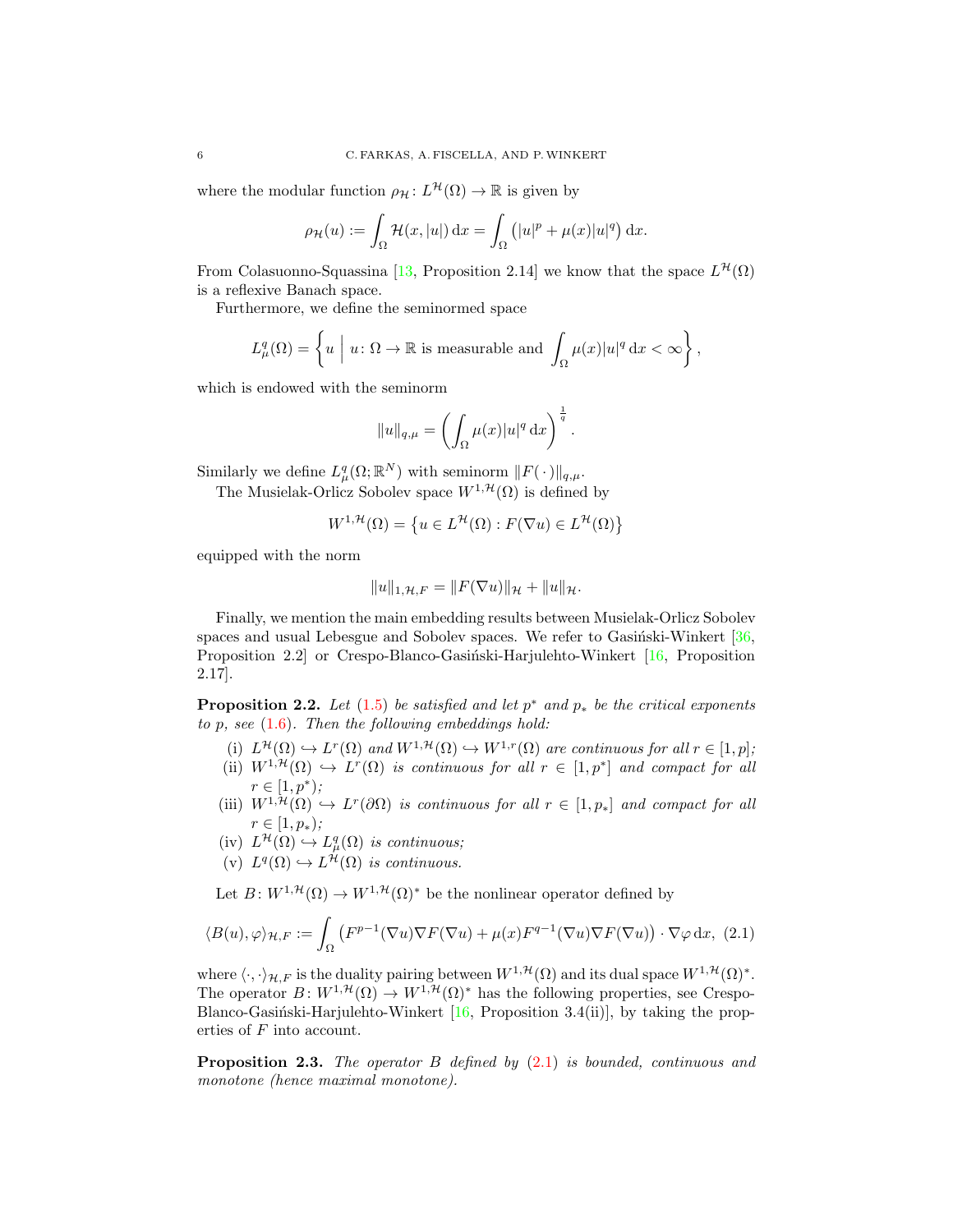## 3. Proof of the main result

Let  $J_{\lambda}: W^{1, \mathcal{H}}(\Omega) \to \mathbb{R}$  be the functional given by

$$
J_{\lambda}(u) = \frac{1}{p} ||F(\nabla u)||_{p}^{p} + \frac{1}{q} ||F(\nabla u)||_{q,\mu}^{q} + \frac{1}{p} ||u||_{p}^{p} + \frac{1}{q} ||u||_{q,\mu}^{q} - \frac{1}{p^{*}} ||u_{+}||_{p^{*}}^{p^{*}} -\frac{\lambda}{\gamma} \int_{\Omega} (u_{+})^{\gamma} dx - \lambda \int_{\Omega} G_{1}(x, u_{+}) dx - \frac{1}{p_{*}} ||u_{+}||_{p^{*},\partial\Omega}^{p^{*}} - \int_{\partial\Omega} G_{2}(x, u_{+}) d\sigma,
$$

where  $u_{\pm} = \max(\pm u, 0)$  and

$$
G_1(x, s) = \int_0^s g_1(x, t) dt
$$
 as well as  $G_2(x, s) = \int_0^s g_2(x, t) dt$ .

Due to the presence of the singular term, it is easy to see that  $J_{\lambda}$  is not  $C^{1}$ .

Throughout the paper we denote by  $c_{p^*}$  and  $c_{p_*}$  the inverses of the Sobolev embedding constants of  $W^{1,p}(\Omega) \hookrightarrow L^{p^*}(\Omega)$  and  $W^{1,p}(\Omega) \hookrightarrow L^{p_*}(\partial \Omega)$ , respectively. This means, in particular,

<span id="page-6-0"></span>
$$
(c_{p^*})^{-1} = \inf_{\substack{u \in W^{1,p}(\Omega), \\ u \neq 0}} \frac{\|u\|_{1,p,F}}{\|u\|_{p^*}} \quad \text{and} \quad (c_{p_*})^{-1} = \inf_{\substack{u \in W^{1,p}(\Omega), \\ u \neq 0}} \frac{\|u\|_{1,p,F}}{\|u\|_{p_*,\partial\Omega}}.\tag{3.1}
$$

Moreover, we define the function  $\Psi: (0, \infty) \to \mathbb{R}$  given by

<span id="page-6-1"></span>
$$
\Psi(s) := \frac{1}{p2^{p-1}r_F^p} - \frac{2^{p^*-1}c_{p^*}^{p^*}}{p^*}s^{p^*-p} - \frac{2^{p_*-1}c_{p^*}^{p^*}}{p_*}s^{p_*-p},\tag{3.2}
$$

where  $r_F = \max_{w \neq 0}$  $F(-w)$  $\frac{\langle \alpha v \rangle}{F(w)}$  is finite by (H)(iii). Since  $\Psi$  is strictly decreasing, we know there exists a unique  $\varrho^* > 0$  such that  $\Psi(\varrho^*) = 0$ . In addition,  $\Psi(s) \geq 0$  for all  $s \in (0, \varrho^*).$ 

We start with the study of the functional  $I: W^{1, \mathcal{H}}(\Omega) \to \mathbb{R}$  given by

$$
I(u) = \frac{1}{p} ||F(\nabla u)||_p^p + \frac{1}{q} ||F(\nabla u)||_{q,\mu}^q + \frac{1}{p} ||u||_p^p + \frac{1}{q} ||u||_{q,\mu}^q
$$
  

$$
- \frac{1}{p^*} ||u||_{p^*}^{p^*} - \frac{1}{p_*} ||u||_{p_*,\partial\Omega}^{p_*}.
$$

The next proposition shows the sequentially weakly lower semicontinuity of the functional  $I: W^{\hat{1},\mathcal{H}}(\Omega) \to \mathbb{R}$  on closed convex subsets of  $W^{1,\mathcal{H}}(\Omega)$ .

<span id="page-6-2"></span>**Proposition 3.1.** Let hypotheses (H) be satisfied. For every  $\rho \in (0, \rho^*)$  the restriction of I to the closed convex set  $B_{\rho}$  which is given by

$$
B_{\varrho}:=\Big\{u\in W^{1, \mathcal{H}}(\Omega)\,:\, \|u\|_{1, p, F}\leq \varrho\Big\},
$$

is sequentially weakly lower semicontinuous.

*Proof.* Let  $\varrho \in (0, \varrho^*)$  and let  $\{u_n\}_{n \in \mathbb{N}} \subseteq B_{\varrho}$  be such that  $u_n \rightharpoonup u$  in  $W^{1, \mathcal{H}}(\Omega)$ . We are going to prove that

$$
\liminf_{n \to \infty} (I(u_n) - I(u)) \ge 0.
$$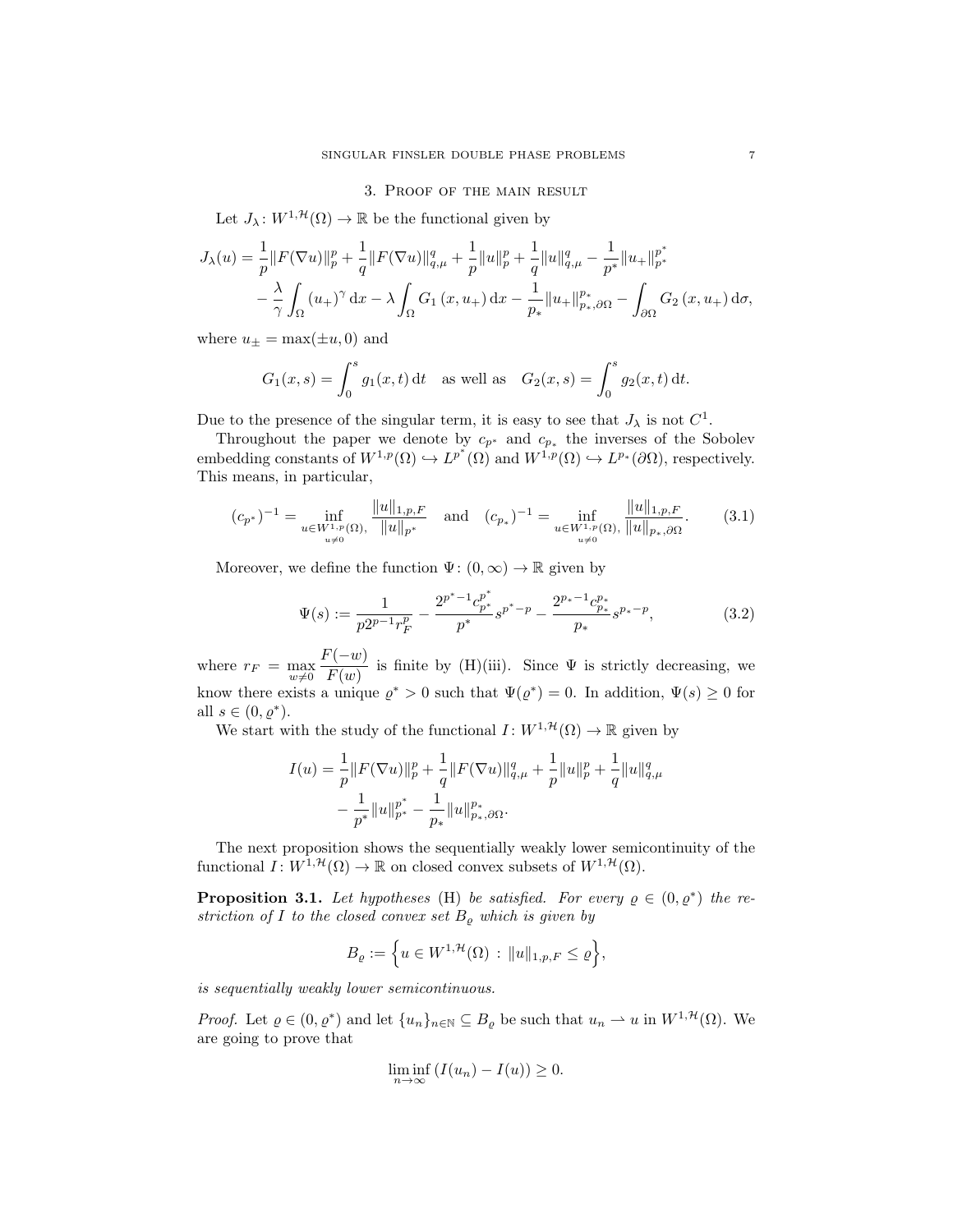For  $\kappa \geq 1$  we consider the following truncation functions  $T_{\kappa}, R_{\kappa}: \mathbb{R} \to \mathbb{R}$  given by

$$
T_{\kappa}(s) = \begin{cases} -\kappa & \text{if } s < -\kappa, \\ s & \text{if } -\kappa \le s \le \kappa, \\ \kappa & \text{if } s > \kappa, \end{cases} \qquad R_{\kappa}(s) = \begin{cases} s + \kappa & \text{if } s < -\kappa, \\ 0 & \text{if } -\kappa \le s \le \kappa, \\ s - \kappa & \text{if } s > \kappa. \end{cases}
$$

Note that  $T_{\kappa}(s) + R_{\kappa}(s) = s$  for all  $s \in \mathbb{R}$ . First, we observe that

$$
||F(\nabla u)||_p^p = \int_{\{|u| \le k\}} F^p(\nabla u) \, dx + \int_{\{|u| > k\}} F^p(\nabla u) \, dx
$$
  
= 
$$
\int_{\{|u| \le k\}} F^p(\nabla(T_\kappa(u))) \, dx + \int_{\{|u| > k\}} F^p(\nabla(R_\kappa(u))) \, dx \qquad (3.3)
$$
  
= 
$$
||F(\nabla(T_\kappa(u)))||_p^p + ||F(\nabla(R_\kappa(u)))||_p^p.
$$

The same argument leads to

<span id="page-7-2"></span><span id="page-7-1"></span>
$$
||F(\nabla u)||_{q,\mu}^{q} = ||F(\nabla(T_{\kappa}(u)))||_{q,\mu}^{q} + ||F(\nabla(R_{\kappa}(u)))||_{q,\mu}^{q}.
$$
\n(3.4)

Since  $\|\cdot\|_p$  is sequentially weakly lower semicontinuous and considering that  $F(\nabla (T_{\kappa}(u_n))) \to F(\nabla (T_{\kappa}(u)))$  in  $L^q_{\mu}(\Omega)$  due to the weak convergence of  $u_n \to u$  in  $W^{1, \mathcal{H}}(\Omega)$  we have for every  $\kappa \geq 1$ 

<span id="page-7-3"></span>
$$
\liminf_{n \to \infty} \left( \frac{1}{p} \| F(\nabla (T_{\kappa}(u_n))) \|_p^p - \frac{1}{p} \| F(\nabla (T_{\kappa}(u))) \|_p^p \right) \ge 0,
$$
\n
$$
\lim_{n \to \infty} \left( \frac{1}{q} \| F(\nabla (T_{\kappa}(u_n))) \|_{q,\mu}^q - \frac{1}{q} \| F(\nabla (T_{\kappa}(u))) \|_{q,\mu}^q \right) = 0.
$$
\n(3.5)

Applying the triangle inequality for the Minkowski norm  $F$ , see Bao-Chern-Shen [\[3,](#page-17-25) Theorem 1.2.2], along with the convexity of the function  $s \mapsto s^r$ ,  $r > 1$ , we get the following inequality

<span id="page-7-0"></span>
$$
\frac{1}{2^{r-1}r_F^r}F^r(w_1-w_2)-2F^r(w_2) \leq F^r(w_1)-F^r(w_2) \quad \text{for all } w_1, w_2 \in \mathbb{R}^N. \tag{3.6}
$$

From [\(3.6\)](#page-7-0) by taking  $w_1 = \nabla(R_\kappa(u_n))$  and  $w_2 = \nabla(R_\kappa(u))$ , respectively, we get

$$
||F(\nabla(R_{\kappa}(u_n)))||_p^p - ||F(\nabla(R_{\kappa}(u)))||_p^p
$$
  
\n
$$
\geq \frac{1}{2^{p-1}r_F^p} ||F(\nabla(R_{\kappa}(u_n)) - \nabla(R_{\kappa}(u)))||_p^p - 2||F(\nabla(R_{\kappa}(u)))||_p^p.
$$
  
\n
$$
||F(\nabla(R_{\kappa}(u_n)))||_{q,\mu}^q - ||F(\nabla(R_{\kappa}(u)))||_{q,\mu}^q
$$
  
\n
$$
\geq \frac{1}{2^{q-1}r_F^q} ||F(\nabla(R_{\kappa}(u_n)) - \nabla(R_{\kappa}(u)))||_{q,\mu}^q - 2||F(\nabla(R_{\kappa}(u)))||_{q,\mu}^q.
$$
\n(3.7)

On the other hand, by the Brezis-Lieb lemma, see, for example, Papageorgiou-Winkert [\[48,](#page-18-27) Lemma 4.1.22], we have

<span id="page-7-5"></span><span id="page-7-4"></span>
$$
\liminf_{n \to \infty} \left( \|u_n\|_{p^*}^{p^*} - \|u\|_{p^*}^{p^*} \right) = \liminf_{n \to \infty} \|u_n - u\|_{p^*}^{p^*},
$$
\n
$$
\liminf_{n \to \infty} \left( \|u_n\|_{p_*,\partial\Omega}^{p_*} - \|u\|_{p_*,\partial\Omega}^{p_*} \right) = \liminf_{n \to \infty} \|u_n - u\|_{p_*,\partial\Omega}^{p_*}.
$$
\n(3.8)

**Claim:**  $||h||_p^p \ge ||R_{\kappa}(h)||_p^p$  for all  $h \in W^{1, \mathcal{H}}(\Omega)$  and for all  $\kappa \ge 1$ .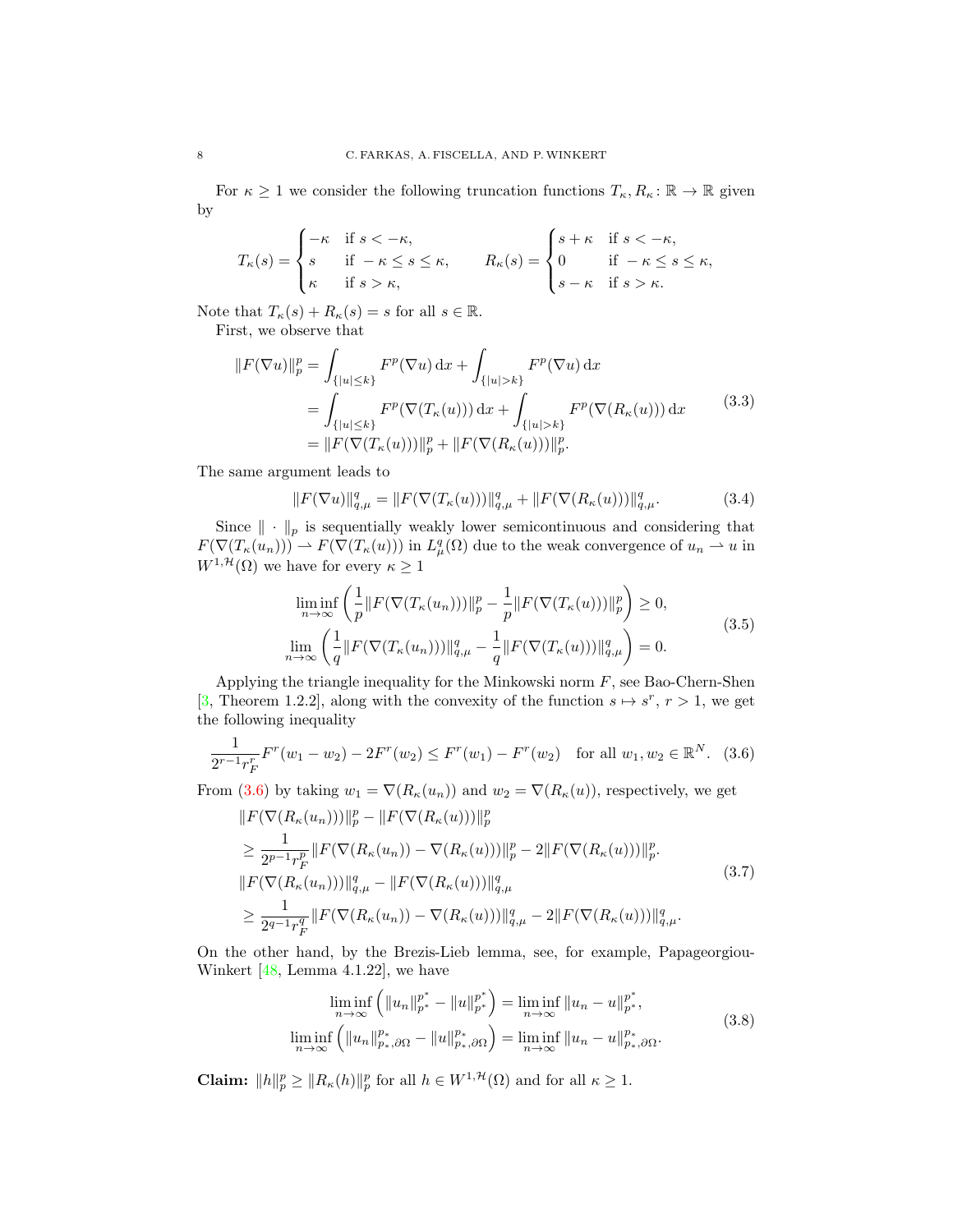First, we have

<span id="page-8-0"></span>
$$
||h||_p^p = ||T_{\kappa}(h) + R_{\kappa}(h)||_p^p
$$
  
\n
$$
= \int_{\{h < -\kappa\}} |-\kappa + R_{\kappa}(h)|^p dx + \int_{\{|h| \le \kappa\}} |u + R_{\kappa}(h)|^p dx
$$
  
\n
$$
+ \int_{\{h > \kappa\}} |\kappa + R_{\kappa}(h)|^p dx
$$
  
\n
$$
\ge \int_{\{h < -\kappa\}} |-\kappa + R_{\kappa}(h)|^p dx + \int_{\{h > \kappa\}} |R_{\kappa}(h)|^p dx.
$$
\n(3.9)

Applying the inequality

$$
|w_2|^p > |w_1|^p + p|w_1|^{p-2}w_1(w_2 - w_1)
$$
 for all  $w_1, w_2 \in \mathbb{R}^N$ ,

with  $w_2 = R_{\kappa}(h) - \kappa$  and  $w_1 = R_{\kappa}(h)$ , we get

<span id="page-8-1"></span>
$$
\int_{\{h<- \kappa\}} |-\kappa + R_{\kappa}(h)|^p dx
$$
\n
$$
\geq \int_{\{h<- \kappa\}} \left[ |R_{\kappa}(h)|^p + p |R_{\kappa}(h)|^{p-2} R_{\kappa}(h) \cdot (-\kappa) \right] dx \qquad (3.10)
$$
\n
$$
\geq \int_{\{h<- \kappa\}} |R_{\kappa}(h)|^p dx
$$

since  $R_{\kappa}(h) < 0$  if  $h < -\kappa$ . Combining [\(3.9\)](#page-8-0) and [\(3.10\)](#page-8-1) leads to

$$
||u||_p^p \ge \int_{\{h < -\kappa\}} |R_{\kappa}(h)|^p \,dx + \int_{\{h > \kappa\}} |R_{\kappa}(h)|^p \,dx = ||R_{\kappa}(h)||_p^p
$$

because  $R_{\kappa}(h) = 0$  if  $|h| \leq \kappa$ . This proves the Claim.

Thus, we may apply the Brezis-Lieb lemma along with the Claim in order to obtain

$$
\liminf_{n \to \infty} (||u_n||_p^p - ||u||_p^p) = \liminf_{n \to \infty} ||u_n - u||_p^p
$$
  
\n
$$
\geq \liminf_{n \to \infty} ||R_\kappa(u_n) - R_\kappa(u)||_p^p
$$
  
\n
$$
\geq \frac{1}{2^{p-1}r_F^p} \liminf_{n \to \infty} ||R_\kappa(u_n) - R_\kappa(u)||_p^p
$$
\n(3.11)

since  $r_F \geq 1$  and so  $2^{p-1}r_F^p \geq 1$ . Note that

<span id="page-8-3"></span><span id="page-8-2"></span>
$$
||F(\nabla(R_{\kappa}(u)))||_{p}^{p} \to 0 \quad \text{as } \kappa \to \infty,
$$
  

$$
||F(\nabla(R_{\kappa}(u)))||_{q,\mu}^{q} \to 0 \quad \text{as } \kappa \to \infty,
$$
  

$$
||u_{n}||_{q,\mu}^{q} \to ||u||_{q,\mu}^{q} \quad \text{as } n \to \infty.
$$
 (3.12)

The last convergence in  $(3.12)$  follows from Proposition [2.2](#page-5-1) (ii) since  $q < p^*$  and due to the boundedness of  $\mu(\cdot)$ , as given in [\(1.5\)](#page-1-1).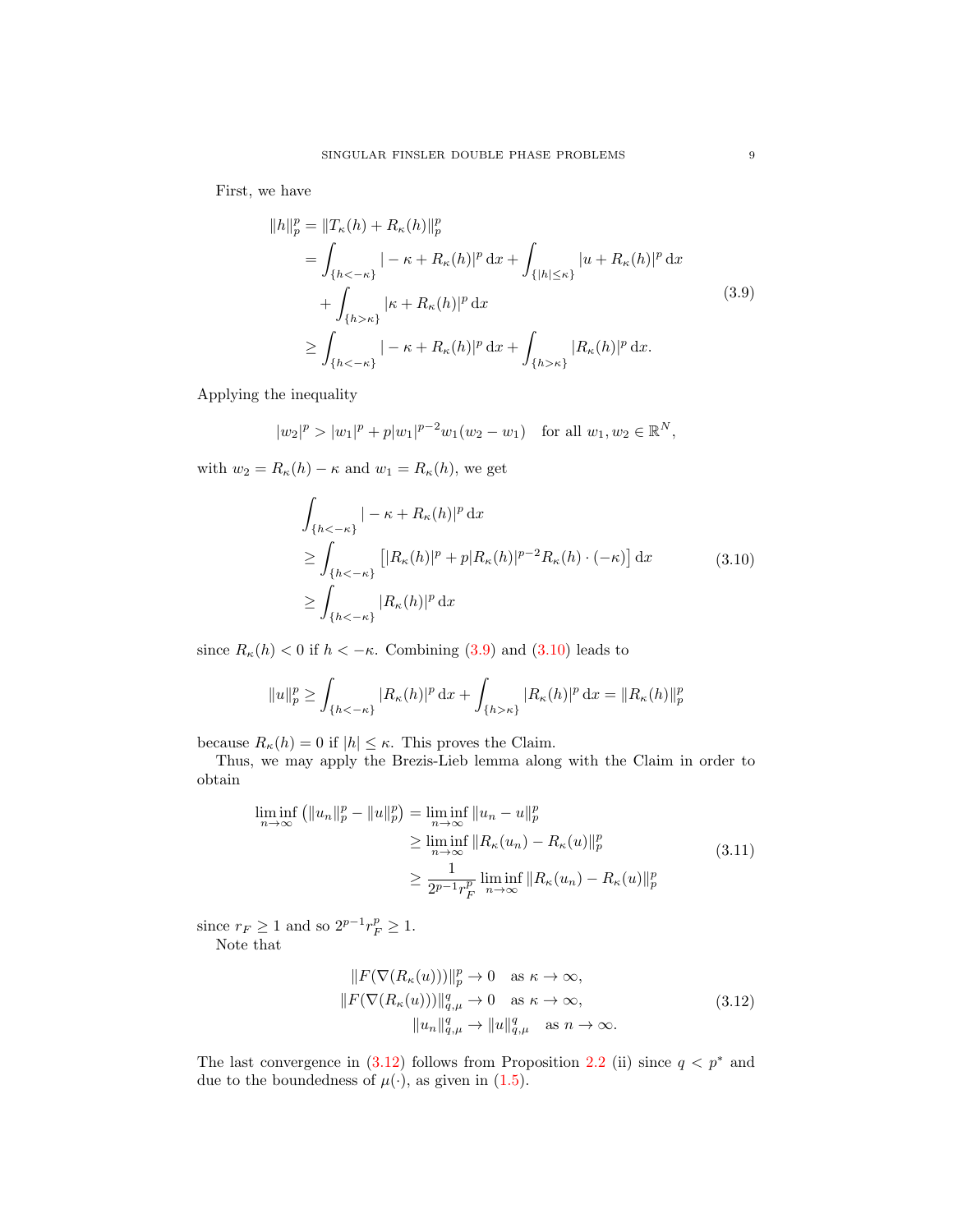Hence, for  $\kappa$  large enough, taking  $(3.3)$ ,  $(3.4)$ ,  $(3.5)$ ,  $(3.7)$ ,  $(3.8)$ ,  $(3.11)$  and  $(3.12)$ into account, we have that

<span id="page-9-1"></span><span id="page-9-0"></span>
$$
\liminf_{n \to \infty} (I(u_n) - I(u))
$$
\n
$$
\geq \liminf_{n \to \infty} \left( \frac{1}{p2^{p-1}r_F^p} \|R_{\kappa}(u_n) - R_{\kappa}(u)\|_{1, p, F}^p - \frac{1}{p^*} \|u_n - u\|_{p^*}^{p^*} - \frac{1}{p_*} \|u_n - u\|_{p_*,\partial\Omega}^{p_*} \right).
$$
\n(3.13)

We observe that

$$
\|u_n - u\|_{p^*}^{p^*}
$$
  
\n
$$
\leq 2^{p^*-1} \|T_{\kappa}(u_n) - T_{\kappa}(u)\|_{p^*}^{p^*} + 2^{p^*-1} \|R_{\kappa}(u_n) - R_{\kappa}(u)\|_{p^*}^{p^*},
$$
  
\n
$$
\|u_n - u\|_{p_*,\partial\Omega}^{p_*}
$$
  
\n
$$
\leq 2^{p_*-1} \|T_{\kappa}(u_n) - T_{\kappa}(u)\|_{p_*,\partial\Omega}^{p_*} + 2^{p_*-1} \|R_{\kappa}(u_n) - R_{\kappa}(u)\|_{p_*,\partial\Omega}^{p_*}.
$$
\n(3.14)

By Lebesgue's dominated convergence theorem we get that

$$
\lim_{n \to \infty} \|T_{\kappa}(u_n) - T_{\kappa}(u)\|_{p^*}^{p^*} = 0 \text{ and } \lim_{n \to \infty} \|T_{\kappa}(u_n) - T_{\kappa}(u)\|_{p^*,\partial\Omega}^{p_*} = 0. \quad (3.15)
$$

Finally, combining  $(3.13)$ ,  $(3.14)$  and  $(3.15)$  we arrive at

$$
\liminf_{n \to \infty} (I(u_n) - I(u))
$$
\n
$$
\geq \liminf_{n \to \infty} \left( \frac{1}{p2^{p-1}r_F^p} \|R_{\kappa}(u_n) - R_{\kappa}(u)\|_{1,p,F}^p - \frac{2^{p^*-1}}{p^*} \|R_{\kappa}(u_n) - R_{\kappa}(u)\|_{p^*}^{p^*} - \frac{2^{p^*-1}}{p_*} \|R_{\kappa}(u_n) - R_{\kappa}(u)\|_{p^*,\partial\Omega}^{p^*} \right).
$$

Using this along with [\(3.1\)](#page-6-0) and the fact that  $\psi(s) \geq 0$  for all  $s \in (0, \varrho^*)$  (see [\(3.2\)](#page-6-1)), it follows that

<span id="page-9-2"></span>
$$
\liminf_{n \to \infty} (I(u_n) - I(u))
$$
\n
$$
\geq \liminf_{n \to \infty} \left( \frac{1}{p2^{p-1}r_F^p} \|R_{\kappa}(u_n) - R_{\kappa}(u)\|_{1,p,F}^p - \frac{2^{p^* - 1}c_{p^*}^{p^*}}{p^*} \|R_{\kappa}(u_n) - R_{\kappa}(u)\|_{1,p,F}^{p^*} - \frac{2^{p_* - 1}c_{p_*}^{p_*}}{p_*} \|R_{\kappa}(u_n) - R_{\kappa}(u)\|_{1,p,F}^{p_*} \right)
$$
\n
$$
\geq \liminf_{n \to \infty} \left( \|R_{\kappa}(u_n) - R_{\kappa}(u)\|_{1,p,F}^p \Psi(\varrho) \right) \geq 0,
$$

which proves the assertion of the proposition.  $\Box$ 

Taking into account the assumption (H)(ii) together with the compact embeddings  $W^{1,\mathcal{H}}(\Omega) \hookrightarrow L^{r_1}(\Omega)$  for  $r_1 < p^*$  and  $W^{1,\mathcal{H}}(\Omega) \hookrightarrow L^{r_2}(\partial \Omega)$  for  $r_2 < p_*,$  see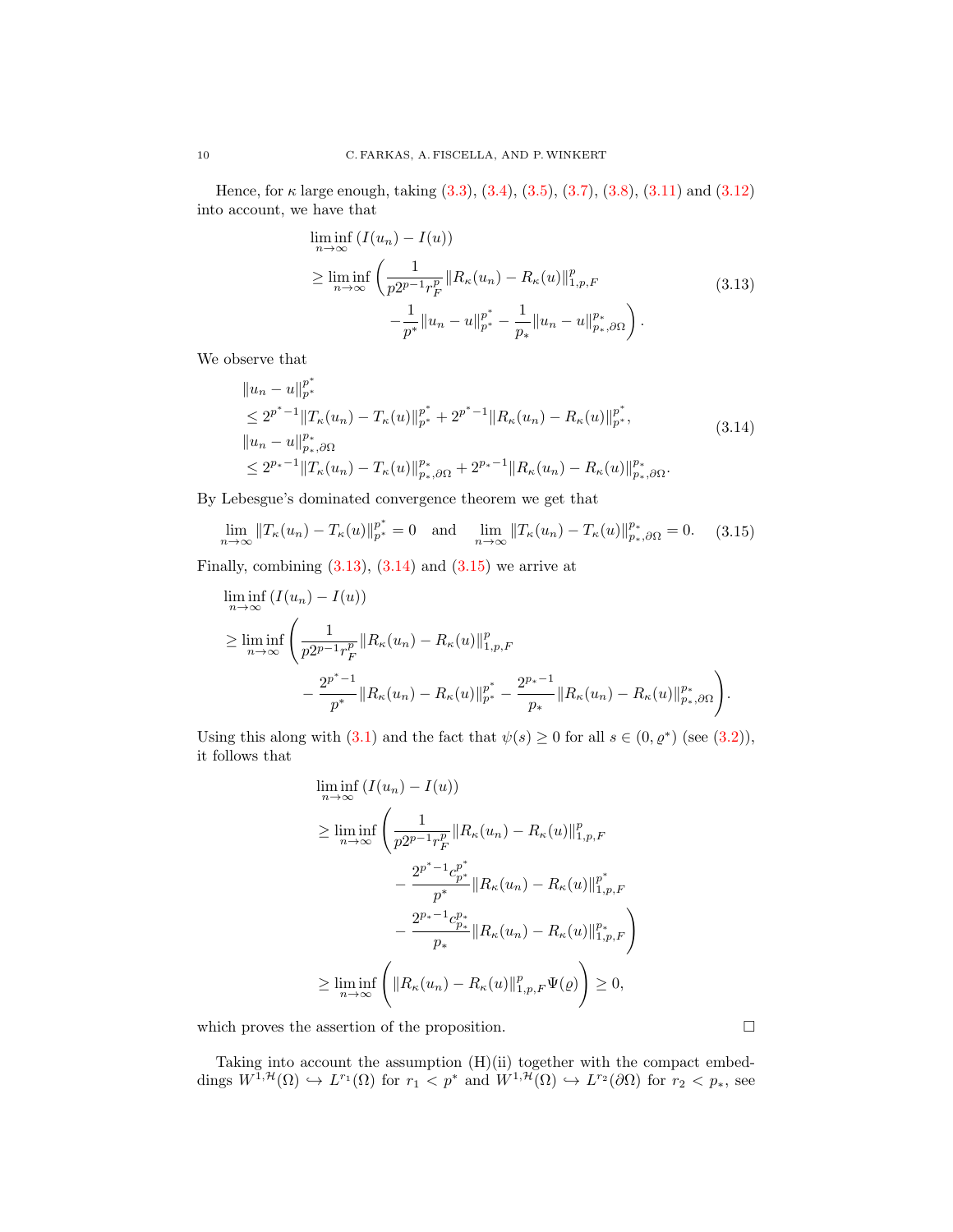Proposition [2.2](#page-5-1) (ii), (iii), it is quite standard to prove that the functional

$$
u \mapsto \frac{\lambda}{\gamma} \int_{\Omega} (u_+)^{\gamma} dx + \lambda \int_{\Omega} G(x, u_+) dx + \int_{\partial \Omega} G_2(x, u_+) d\sigma,
$$

is sequentially weakly lower semicontinuous on  $W^{1, \mathcal{H}}(\Omega)$  for every  $\lambda > 0$ . This fact along with Proposition [3.1](#page-6-2) leads to the following corollary.

<span id="page-10-0"></span>Corollary 3.2. Let hypotheses (H) be satisfied. For every  $\lambda > 0$  and for every  $\rho \in (0, \rho^*)$  the restriction of  $J_{\lambda}$  to the closed convex set  $B_{\rho}$  is sequentially weakly lower semicontinuous.

Now we are going to prove Theorem [1.2.](#page-2-1) For this purpose, we introduce the functionals  $I_1: W^{1,\mathcal{H}}(\Omega) \to \mathbb{R}$  and  $I_2: L^{\mathcal{H}}(\Omega) \to \mathbb{R}$  given by

$$
I_1(u) = -\frac{1}{q} ||F(\nabla u)||_{q,u}^q - \frac{1}{q} ||u||_{q,\mu}^q + \frac{1}{p^*} ||u_+||_{p^*}^{p^*} + \frac{\lambda}{\gamma} \int_{\Omega} (u_+)^{\gamma} dx
$$
  
+  $\lambda \int_{\Omega} G_1(x, u_+) dx + \frac{1}{p_*} ||u_+||_{p_*,\partial\Omega}^{p_*} + \int_{\partial\Omega} G_2(x, u_+) d\sigma$ 

and

$$
I_2(u) = \frac{1}{p^*} ||u_+||_{p^*}^{p^*} + \frac{\lambda}{\gamma} \int_{\Omega} (u_+)^{\gamma} dx + \lambda \int_{\Omega} G(x, u_+) dx + \frac{1}{p^*} ||u_+||_{p^*, \partial\Omega}^{p^*} + \int_{\partial\Omega} G_2(x, u_+) d\sigma.
$$

*Proof of Theorem [1.2.](#page-2-1)* Let  $\lambda > 0$  and  $\rho \in (0, \rho^*)$  be as in Corollary [3.2.](#page-10-0) First we define

$$
\varphi_{\lambda}(\varrho) := \inf_{\|u\|_{1,p,F} < \varrho} \frac{\sup_{B_{\varrho}} I_1 - I_1(u)}{\varrho^p - \|u\|_{1,p,F}^p} \quad \text{and} \quad \psi_{\lambda}(\varrho) := \sup_{B_{\varrho}} I_1.
$$

**Claim:** There exist  $\lambda$ ,  $\rho > 0$  small enough such that

<span id="page-10-1"></span>
$$
\varphi_{\lambda}(\varrho) < \frac{1}{p}.\tag{3.16}
$$

In order to prove [\(3.16\)](#page-10-1), it is enough to find  $\lambda$ ,  $\rho > 0$  such that

<span id="page-10-2"></span>
$$
\inf_{\xi < \varrho} \frac{\psi_{\lambda}(\varrho) - \psi_{\lambda}(\xi)}{\varrho^p - \xi^p} < \frac{1}{p}.\tag{3.17}
$$

Taking  $\xi = \varrho - \varepsilon$  for some  $\varepsilon \in (0, \varrho)$  we easily see that

$$
\frac{\psi_{\lambda}(\varrho) - \psi_{\lambda}(\xi)}{\varrho^{p} - \xi^{p}} = \frac{\psi_{\lambda}(\varrho) - \psi_{\lambda}(\varrho - \varepsilon)}{\varrho^{p} - (\varrho - \varepsilon)^{p}} = \frac{\psi_{\lambda}(\varrho) - \psi_{\lambda}(\varrho - \varepsilon)}{\varepsilon} \cdot \frac{-\frac{\varepsilon}{\varrho}}{\varrho^{p-1}[(1 - \frac{\varepsilon}{\varrho})^{p} - 1]}.
$$

Therefore, if we pass to the limit as  $\varepsilon \to 0$ , then [\(3.17\)](#page-10-2) holds if

<span id="page-10-3"></span>
$$
\limsup_{\varepsilon \to 0^+} \frac{\psi_\lambda(\varrho) - \psi_\lambda(\varrho - \varepsilon)}{\varepsilon} < \varrho^{p-1} \tag{3.18}
$$

is satisfied.

Thus we have to verify  $(3.18)$  to get our Claim. First note that

$$
\frac{1}{\varepsilon} |\psi_{\lambda}(\varrho) - \psi_{\lambda}(\varrho - \varepsilon)|
$$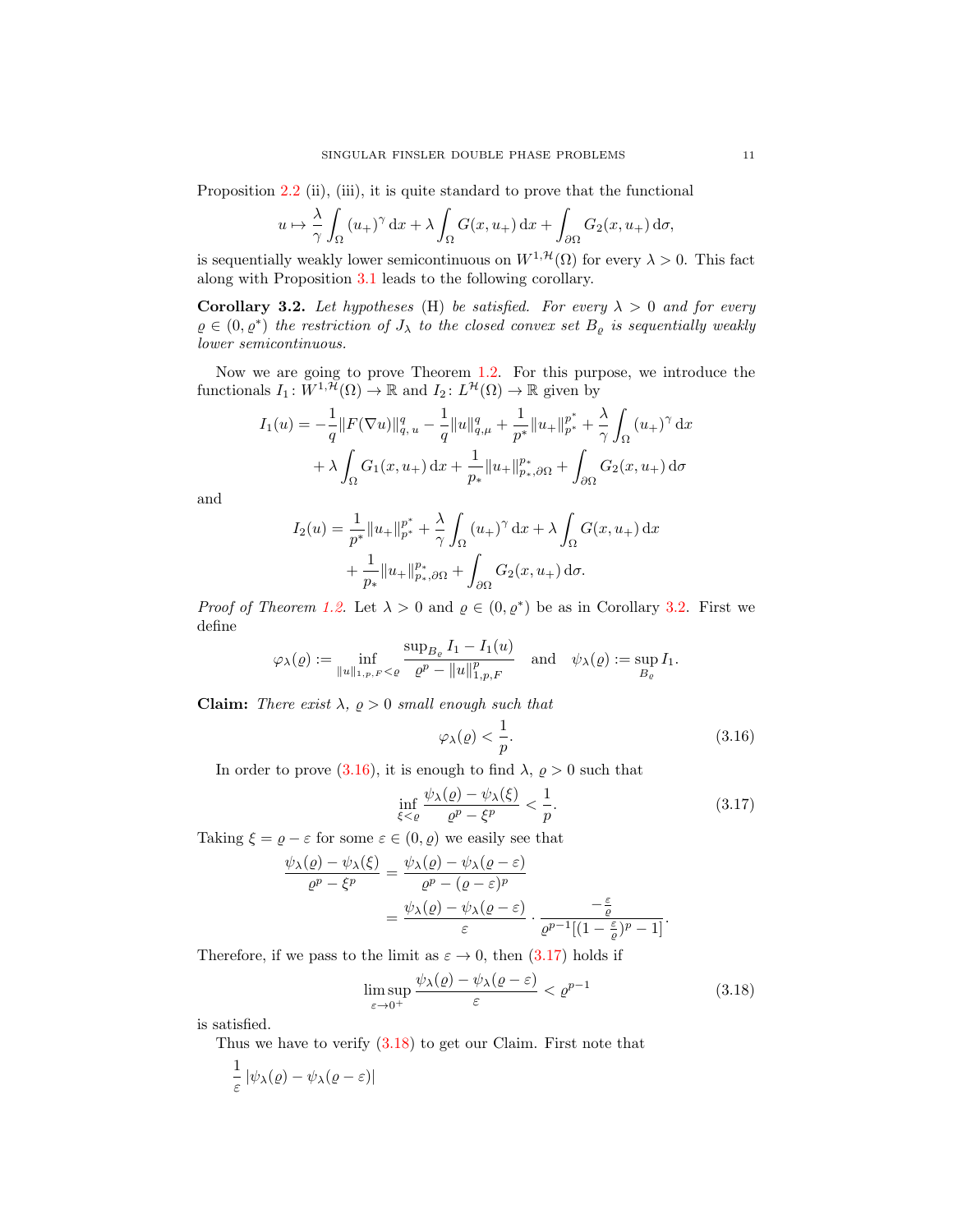$$
\begin{split}\n&= \frac{1}{\varepsilon} \left| \sup_{v \in B_1} I_1(\varrho v) - \sup_{v \in B_1} I_1((\varrho - \varepsilon)v) \right| \\
&\leq \frac{1}{\varepsilon} \sup_{v \in B_1} |I_1(\varrho v) - I_1((\varrho - \varepsilon)v)| \\
&\leq \frac{1}{\varepsilon} \sup_{v \in B_1} \left| \frac{(\varrho - \varepsilon)^q - \varrho^q}{q} \left[ ||F(\nabla v)||_{q,\mu}^q + ||v||_{q,\mu}^q \right] + I_2(\varrho v) - I_2((\varrho - \varepsilon)v) \right|. \n\end{split}
$$

The growth conditions in (H)(ii), along with the continuous embeddings  $W^{1,p}(\Omega) \hookrightarrow$  $L^{p^*}(\Omega)$  as well as  $W^{1,p}(\Omega) \hookrightarrow L^{p_*}(\partial\Omega)$ , yield

$$
\frac{\psi_{\lambda}(\varrho) - \psi_{\lambda}(\varrho - \varepsilon)}{\varepsilon}
$$
\n
$$
\leq \frac{1}{\varepsilon} \sup_{\|v\|_{1,p,F} \leq 1} \int_{\Omega} \left| \int_{(\varrho - \varepsilon)v_{+}(x)}^{\varrho v_{+}(x)} \left[ t^{p^{*}-1} + \lambda t^{\gamma-1} + \lambda g_{1}(x,t) \right] dt \right| dx
$$
\n
$$
+ \frac{1}{\varepsilon} \sup_{\|v\|_{1,p,F} \leq 1} \int_{\partial\Omega} \left| \int_{(\varrho - \varepsilon)v_{+}(x)}^{\varrho v_{+}(x)} \left[ t^{p_{*}-1} + g_{2}(x,t) \right] dt \right| d\sigma
$$
\n
$$
\leq \frac{c_{p^{*}}^{p^{*}}}{p^{*}} \left| \frac{\varrho^{p^{*}} - (\varrho - \varepsilon)^{p^{*}}}{\varepsilon} \right| + \lambda \frac{c_{p^{*}}^{\gamma} |\Omega|^{\frac{p^{*}-\gamma}{p^{*}}} }{\gamma} \left| \frac{\varrho^{\gamma} - (\varrho - \varepsilon)^{\gamma}}{\varepsilon} \right|
$$
\n
$$
+ \lambda a_{1} \frac{c_{p^{*}}^{\nu_{1}} |\Omega|^{\frac{p^{*}-\nu_{1}}{p^{*}}} }{\nu_{1}} \left| \frac{\varrho^{\nu_{1}} - (\varrho - \varepsilon)^{\nu_{1}}}{\varepsilon} \right| + \lambda b_{1} \frac{c_{p^{*}}^{\theta_{1}} |\Omega|^{\frac{p^{*}-\theta_{1}}{p^{*}}} }{\theta_{1}} \left| \frac{\varrho^{\theta_{1}} - (\varrho - \varepsilon)^{\theta_{1}}}{\varepsilon} \right|
$$
\n
$$
+ \frac{c_{p^{*}}^{\rho^{*}}}{p_{*}} \left| \frac{\varrho^{p_{*}} - (\varrho - \varepsilon)^{p_{*}}}{\varepsilon} \right| + a_{2} \frac{c_{p^{*}}^{\nu_{2}} |\partial\Omega|^{\frac{p^{*}-\nu_{2}}{p^{*}}} }{\nu_{2}} \left| \frac{\varrho^{\nu_{2}} - (\varrho - \varepsilon)^{\nu_{2}}}{\varepsilon} \right|.
$$

Hence, we obtain

$$
\begin{split} & \limsup_{\varepsilon \to 0^+} \frac{\psi_\lambda(\varrho) - \psi_\lambda(\varrho - \varepsilon)}{\varepsilon} \\ & \leq c_{p^*}^{p^*} \varrho^{p^*-1} + \lambda c_{p^*}^{\gamma} |\Omega|^{\frac{p^*- \gamma}{p^*}} \varrho^{\gamma-1} + \lambda a_1 c_{p^*}^{ \nu_1} |\Omega|^{\frac{p^*- \nu_1}{p^*}} \varrho^{\nu_1 - 1} \\ & + \lambda b_1 c_{p^*}^{\theta_1} |\Omega|^{\frac{p^*- \theta_1}{p^*}} \varrho^{\theta_1 - 1} + c_{p^*}^{p^*} \varrho^{p_* - 1} + a_2 c_{p^*}^{ \nu_2} |\partial \Omega|^{\frac{p_* - \nu_2}{p^*}} \varrho^{\nu_2 - 1}. \end{split}
$$

Now we consider the function  $\Lambda: (0, \infty) \to \mathbb{R}$  given by

$$
\Lambda(s)=\frac{s^{p-\gamma}-c_{p^*}^{p^*} s^{p^*-\gamma}-c_{p_*}^{p_*} s^{p_*-\gamma}-a_2 c_{p_*}^{\nu_2}|\partial\Omega|^{\frac{p_*-\nu_2}{p_*}}s^{\nu_2-\gamma}}{c_{p^*}^{\gamma}|\Omega|^{\frac{p^*-\nu_1}{p^*}}+a_1 c_{p^*}^{\nu_1}|\Omega|^{\frac{p^*-\nu_1}{p^*}}s^{\nu_1-\gamma}+b_1 c_{p^*}^{\theta_1}|\Omega|^{\frac{p^*-\theta_1}{p^*}}s^{\theta_1-\gamma}}.
$$

We easily see that  $\lim_{s\to 0} \Lambda(s) = 0$  and from L'Hospital's rule we verify that  $\lim_{s\to\infty} \Lambda(s) = -\infty$ . Moreover, since  $\nu_2 > p$ , see (H)(ii), and due to the continuity of  $\Lambda$ , we know that there exists  $s_0 > 0$  small enough such that  $\Lambda(s) > 0$  for all  $s \in (0, s_0)$ . Hence, we find  $s_{\text{max}} > 0$  such that

$$
\Lambda(s_{\max})=\max_{s>0}\Lambda(s).
$$

Let us set

$$
\lambda_* := \Lambda\left(\min\{s_{\max}, \varrho^*\}\right).
$$

If we now take  $\lambda < \lambda_*$  and  $\varrho < \min\{s_{\max}, \varrho^*\}\$ , then [\(3.18\)](#page-10-3) is satisfied and so [\(3.16\)](#page-10-1). This proves the Claim.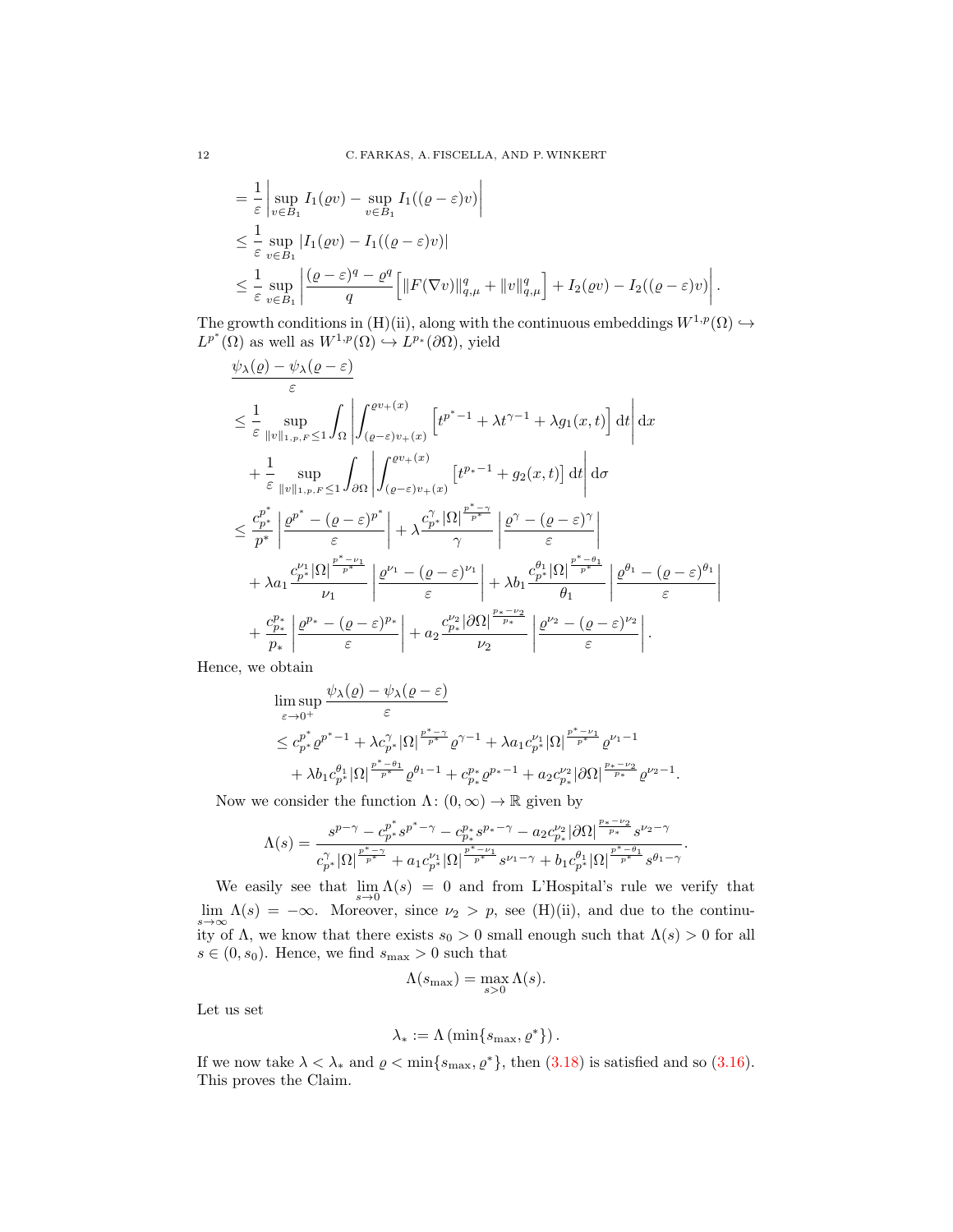From the Claim we know that there exists an element  $\hat{u} \in W^{1, \mathcal{H}}(\Omega)$  with  $\|\hat{u}\|_{1,p,F} \leq \varrho$  such that

$$
J_{\lambda}(\hat{u}) < \frac{1}{p}\varrho^{p} - I_{1}(u_{1}) \quad \text{for all } u_{1} \in B_{\varrho}.\tag{3.19}
$$

From Corollary [3.2](#page-10-0) we know that  $J_{\lambda}|_{B_{\varrho}}$  is sequentially weakly lower semicontinuous. Therefore,  $J_\lambda: W^{1,\mathcal{H}}(\Omega) \to \mathbb{R}$  restricted to  $B_\varrho$  has a global minimizer  $u \in W^{1,\mathcal{H}}(\Omega)$ with  $||u||_{1,p,F} \leq \varrho$ . Suppose that  $||u||_{1,p,F} = \varrho$ . Then we have from [\(3.19\)](#page-12-0) that

<span id="page-12-0"></span>
$$
J_{\lambda}(u) = \frac{1}{p}\varrho^{p} - I_1(u) > J_{\lambda}(\hat{u}),
$$

which is a contradiction. We conclude that  $u \in B_{\varrho}$  is a local minimizer for  $J_{\lambda}$  with  $||u||_{1,p,F} < \varrho$  for  $\lambda < \lambda_*$ .

We claim that  $u \neq 0$ . Let  $v \in W^{1, \mathcal{H}}(\Omega)$  be such that  $v > 0$  and let  $t > 0$ . Then we have

$$
\begin{split} J_{\lambda}(tv)&=\frac{t^p}{p}\|F(\nabla v)\|_p^p+\frac{t^q}{q}\|F(\nabla v)\|_{q,\mu}^q+\frac{t^p}{p}\|v\|_p^p+\frac{t^q}{q}\|v\|_{q,\mu}^q-\frac{t^{p^*}}{p^*}\|v\|_{p^*}^{p^*}\\ &-\lambda\frac{t^{\gamma}}{\gamma}\int_{\Omega}v^{\gamma}\,\mathrm{d} x-\lambda\frac{a_1t^{\nu_1}}{\nu_1}\|v\|_{\nu_1}^{\nu_1}-\lambda\frac{b_1t^{\theta_1}}{\theta_1}\|v\|_{\theta_1}^{\theta_1}\\ &-\frac{t^{p_*}}{p_*}\|v\|_{p_*,\partial\Omega}^{p_*}-\frac{a_2t^{\nu_2}}{\nu_2}\|v\|_{\nu_2,\partial\Omega}^{\nu_2}, \end{split}
$$

which implies  $J_{\lambda}(tv) < 0$  for  $t > 0$  sufficiently small. Thus,  $u \neq 0$ .

Let us now prove that  $u \in W^{1,\mathcal{H}}(\Omega)$  is nonnegative a.e. in  $\Omega$ . First we observe that  $u + tu \text{ } \in B_{\varrho}$  and  $(u + tu \text{ } )_{+} = u_{+}$  for  $t > 0$  sufficiently small. Using this fact we have

$$
0 \leq \frac{J_{\lambda}(u+tu_{-}) - J_{\lambda}(u)}{t}
$$
  
=  $\frac{1}{p} \int_{\Omega} \frac{F^{p}(\nabla(u+tu_{-})) - F^{p}(\nabla u)}{t} dx + \frac{1}{q} \int_{\Omega} \mu(x) \frac{F^{q}(\nabla(u+tu_{-})) - F^{q}(\nabla u)}{t} dx$   
+  $\frac{1}{p} \int_{\Omega} \frac{|u+tu_{-}|^{p} - |u|^{p}}{t} dx + \frac{1}{q} \int_{\Omega} \mu(x) \frac{|u+tu_{-}|^{q} - |u|^{q}}{t} dx.$ 

From this we conclude

$$
0 \le \lim_{t \to 0^+} \frac{J_\lambda(u + tu_-) - J_\lambda(u)}{t}
$$
  
= 
$$
\int_{\Omega} F^{p-1}(\nabla u) \nabla F(\nabla u) \cdot \nabla u_- \,dx + \int_{\Omega} \mu(x) F^{q-1}(\nabla u) \nabla F(\nabla u) \cdot \nabla u_- \,dx
$$
  
+ 
$$
\int_{\Omega} |u|^{p-2} u u_- \,dx + \int_{\Omega} \mu(x) |u|^{q-2} u u_- \,dx.
$$

However, from Proposition [2.1](#page-4-0) (iii), we know that

$$
\int_{\Omega} F(\nabla u)^{p-1} \nabla F(\nabla u) \cdot \nabla u_{-} \, dx = -\int_{\Omega} F^{p-1}(\nabla u_{-}) \nabla F(\nabla u_{-}) \cdot \nabla u_{-} \, dx
$$

$$
= -\|F(\nabla u_{-})\|_{p}^{p}
$$

and

$$
\int_{\Omega} \mu(x) F^{q-1}(\nabla u) \nabla F(\nabla u) \cdot \nabla u_{-} \, dx = -\|F(\nabla u_{-})\|_{q,\mu}^q.
$$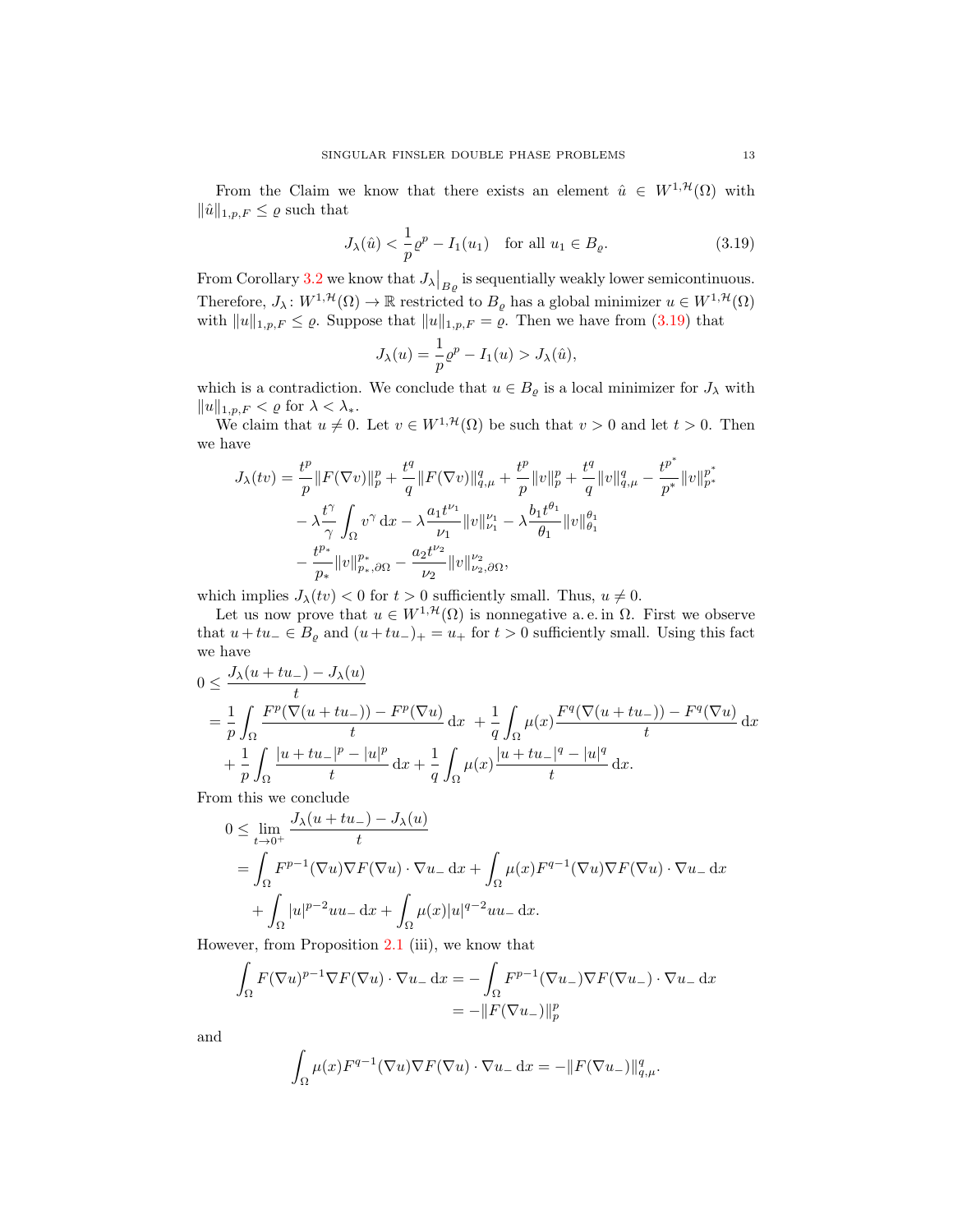This leads to

$$
0 \le \lim_{t \to 0} \frac{J_{\lambda}(u + tu_{-}) - J_{\lambda}(u)}{t}
$$
  
=  $-\|F(\nabla u_{-})\|_{p}^{p} - \|F(\nabla u_{-})\|_{q,\mu}^{q} - \|u_{-}\|_{p}^{p} - \|u_{-}\|_{q,\mu}^{q} \le 0.$ 

Therefore,  $u_-=0$  and so  $u\geq 0$  a.e. in  $\Omega$ .

Let us now show that  $u$  is positive in  $\Omega$ . We argue indirectly and suppose there is a set C with positive measure such that  $u = 0$  in C. Let  $\varphi \in W^{1,\mathcal{H}}(\Omega)$  with  $\varphi > 0$  and let  $t > 0$  small enough such that  $u + t\varphi \in B_{\sigma}$  and  $(u + t\varphi)^{\gamma} > u^{\gamma}$  a.e. in Ω. We obtain

$$
0 \leq \frac{J_{\lambda}(u+t\varphi)-J_{\lambda}(u)}{t} \\ = \frac{1}{p} \frac{\|F(\nabla (u+t\varphi))\|_{p}^{p} - \|F(\nabla u)\|_{p}^{p}}{t} + \frac{1}{q} \frac{\|F(\nabla (u+t\varphi))\|_{q,\mu}^{q} - \|F(\nabla u)\|_{q,\mu}^{q}}{t} \\ + \frac{1}{p} \frac{\|u+t\varphi\|_{p}^{p} - \|u\|_{p}^{p}}{t} + \frac{1}{q} \frac{\|u+t\varphi\|_{q,\mu}^{q} - \|u\|_{q,\mu}^{q}}{t} - \frac{1}{p^{*}} \frac{\|u+t\varphi\|_{p^{*}}^{p^{*}} - \|u\|_{p^{*}}^{p}}{t} \\ - \frac{\lambda}{\gamma t^{1-\gamma}} \int_{C} \varphi^{\gamma} dx - \frac{\lambda}{\gamma} \int_{\Omega \backslash C} \frac{(u+t\varphi)^{\gamma} - u^{\gamma}}{t} dx \\ - \lambda \int_{\Omega} \frac{G_{1}(x, u+t\varphi) - G_{1}(x, u)}{t} dx \\ - \frac{1}{p_{*}} \frac{\|u+t\varphi\|_{p_{*},\partial\Omega}^{p_{*}} - \|u\|_{p_{*},\partial\Omega}^{p_{*}}}{t} - \int_{\partial\Omega} \frac{G_{2}(x, u+t\varphi) - G_{2}(x, u)}{t} d\sigma \\ < \frac{1}{p} \frac{\|F(\nabla (u+t\varphi))\|_{p}^{p} - \|F(\nabla u)\|_{p}^{p}}{t} + \frac{1}{q} \frac{\|F(\nabla (u+t\varphi))\|_{q,\mu}^{q} - \|F(\nabla u)\|_{q,\mu}^{q}}{t} \\ + \frac{1}{p} \frac{\|u+t\varphi\|_{p}^{p} - \|u\|_{p}^{p}}{t} + \frac{1}{q} \frac{\|u+t\varphi\|_{q,\mu}^{q} - \|u\|_{q,\mu}^{q}}{t} - \frac{1}{p^{*}} \frac{\|u+t\varphi\|_{p^{*}}^{p^{*}} - \|u\|_{p^{*}}^{p}}{t} \\ - \frac{\lambda}{\gamma t^{1-\gamma}} \int_{C} \varphi^{\gamma} dx - \lambda \int_{\Omega} \frac{G_{1}(x, u+t\varphi
$$

This yields

$$
0 \le \frac{J_{\lambda}(u+t\varphi) - J_{\lambda}(u)}{t} \longrightarrow -\infty \quad \text{as} \quad t \to 0^+,
$$

a contradiction. Hence,  $u > 0$  a.e. in  $\Omega$ .

Next we want to show that

<span id="page-13-1"></span><span id="page-13-0"></span>
$$
u^{\gamma - 1} \varphi \in L^1(\Omega) \quad \text{for all } \varphi \in W^{1, \mathcal{H}}(\Omega)
$$
 (3.20)

and

$$
\int_{\Omega} \left( F(\nabla u)^{p-1} + \mu(x) F(\nabla u)^{q-1} \right) \nabla F(\nabla u) \cdot \nabla \varphi \, dx + \int_{\Omega} u^{p-1} \varphi \, dx \n+ \int_{\Omega} \mu(x) u^{q-1} \varphi \, dx - \int_{\Omega} u^{p^* - 1} \varphi \, dx - \lambda \int_{\Omega} u^{\gamma - 1} \varphi \, dx - \lambda \int_{\Omega} g_1(x, u) \varphi \, dx \quad (3.21)
$$
\n
$$
- \int_{\partial \Omega} u^{p^* - 1} \varphi \, d\sigma - \int_{\partial \Omega} g_2(x, u) \varphi \, d\sigma \ge 0
$$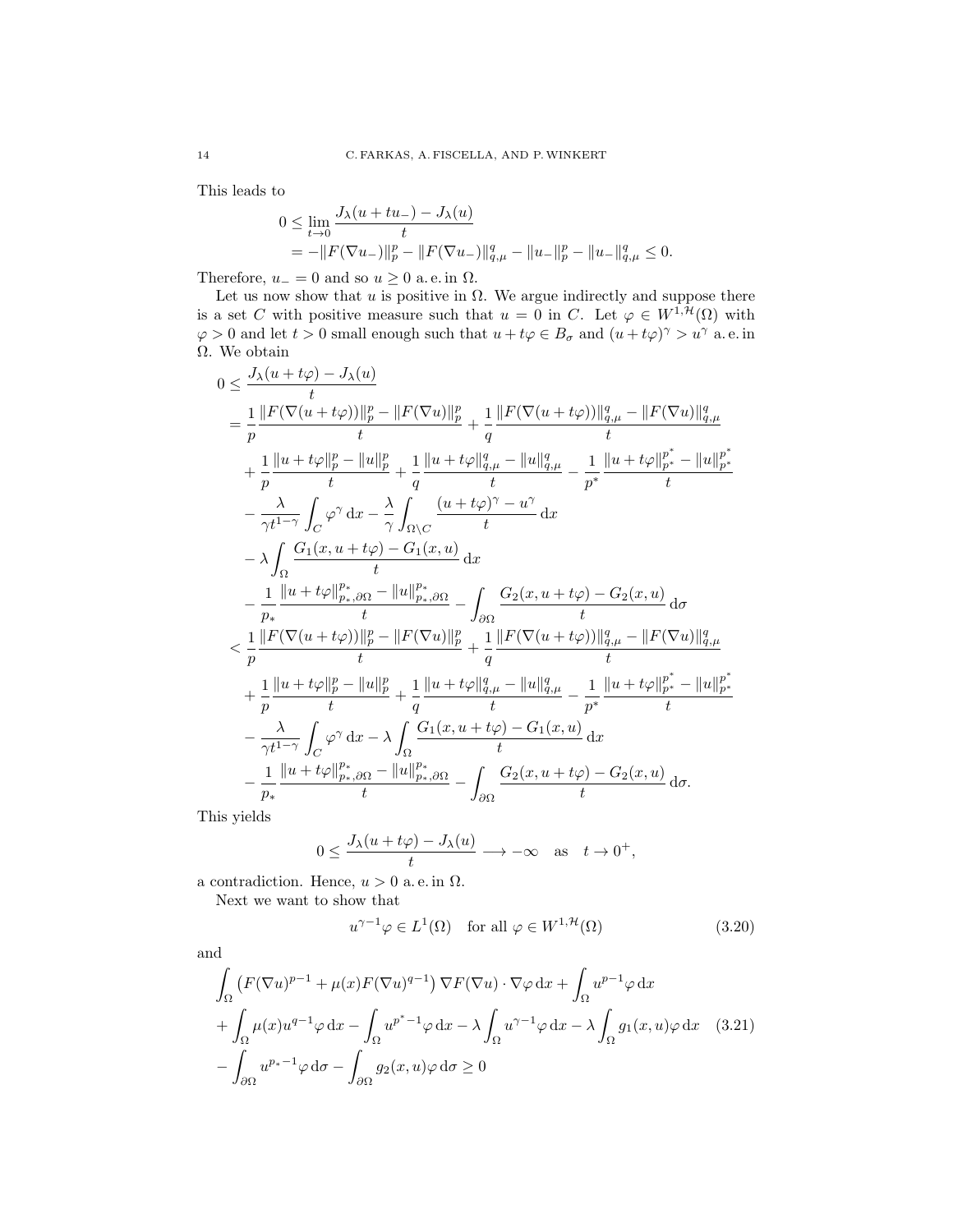for all  $\varphi \in W^{1, \mathcal{H}}(\Omega)$  with  $\varphi \geq 0$ .

We choose  $\varphi \in W^{1,\mathcal{H}}(\Omega)$  with  $\varphi \geq 0$  and fix a decreasing sequence  $\{t_n\}_{n\in\mathbb{N}} \subseteq$  $(0, 1]$  such that  $\lim_{n \to \infty} t_n = 0$ . It is clear that the functions

$$
h_n(x) = \frac{(u(x) + t_n \varphi(x))^{\gamma} - u(x)^{\gamma}}{t_n}, \quad n \in \mathbb{N}
$$

are measurable and nonnegative. Moreover, we have

$$
\lim_{n \to \infty} h_n(x) = \gamma u(x)^{\gamma - 1} \varphi(x) \quad \text{for a. a. } x \in \Omega.
$$

Applying Fatou's lemma gives

<span id="page-14-0"></span>
$$
\int_{\Omega} u^{\gamma - 1} \varphi \, dx \le \frac{1}{\gamma} \liminf_{n \to \infty} \int_{\Omega} h_n \, dx. \tag{3.22}
$$

Then, for  $n \in \mathbb{N}$  large enough, we obtain

$$
0 \leq \frac{J_{\lambda}(u+t\varphi)-J_{\lambda}(u)}{t} \n= \frac{1}{p} \frac{\|F(\nabla (u+t_{n}\varphi))\|_{p}^{p}-\|F(\nabla u)\|_{p}^{p}}{t_{n}}+\frac{1}{q} \frac{\|F(\nabla (u+t_{n}\varphi))\|_{q,\mu}^{q}-\|F(\nabla u)\|_{q,\mu}^{q}}{t_{n}} +\frac{1}{p} \frac{\|u+t_{n}\varphi\|_{p}^{p}-\|u\|_{p}^{p}}{t_{n}}+\frac{1}{q} \frac{\|u+t_{n}\varphi\|_{q,\mu}^{q}-\|u\|_{q,\mu}^{q}}{t_{n}}-\frac{1}{p^{*}} \frac{\|u+t_{n}\varphi\|_{p^{*}}^{p^{*}}-\|u\|_{p^{*}}^{p^{*}}}{t_{n}} \\-\frac{\lambda}{\gamma} \int_{\Omega} h_{n} dx - \lambda \int_{\Omega} \frac{G_{1}(x, u+t_{n}\varphi)-G_{1}(x, u)}{t_{n}} dx \\-\frac{1}{p_{*}} \frac{\|u+t_{n}\varphi\|_{p_{*},\partial\Omega}^{p_{*}}-\|u\|_{p_{*},\partial\Omega}^{p_{*}}}{t_{n}}-\int_{\partial\Omega} \frac{G_{2}(x, u+t_{n}\varphi)-G_{2}(x, u)}{t_{n}} d\sigma.
$$

Passing to the limit as  $n \to \infty$  in the inequality above and using [\(3.22\)](#page-14-0) we derive [\(3.20\)](#page-13-0) and we have

$$
\lambda \int_{\Omega} u^{\gamma - 1} \varphi \, dx \le \int_{\Omega} \left( F(\nabla u)^{p - 1} + \mu(x) F(\nabla u)^{q - 1} \right) \nabla F(\nabla u) \cdot \nabla \varphi \, dx
$$

$$
+ \int_{\Omega} u^{p - 1} \varphi \, dx + \int_{\Omega} \mu(x) u^{q - 1} \varphi \, dx - \int_{\Omega} u^{p^* - 1} \varphi \, dx
$$

$$
- \lambda \int_{\Omega} u^{\gamma - 1} \varphi \, dx - \lambda \int_{\Omega} g_1(x, u) \varphi \, dx
$$

$$
- \int_{\partial \Omega} u^{p_* - 1} \varphi \, d\sigma - \int_{\partial \Omega} g_2(x, u) \varphi \, d\sigma,
$$

which shows  $(3.21)$ . Note that it is sufficient to prove the integrability in  $(3.20)$  for nonnegative test functions  $\varphi \in W^{1,\mathcal{H}}(\Omega)$ .

Now, let  $\varepsilon \in (0,1)$  be such that  $(1 + t)u \in B_{\sigma}$  for all  $t \in [-\varepsilon, \varepsilon]$ . Note that the function  $\beta(t) := J_{\lambda}((1+t)u)$  has a local minimum in zero. We apply again Proposition [2.1](#page-4-0) (iii) in order to get

<span id="page-14-1"></span>
$$
0 = \beta'(0) = \lim_{t \to 0} \frac{J_{\lambda}((1+t)u) - J_{\lambda}(u)}{t}
$$
  
=  $||F(\nabla u)||_p^p + ||F(\nabla u)||_{q,\mu}^q + ||u||_p^p + ||u||_{q,\mu}^q - ||u||_{p^*}^{p^*}$   
 $- \lambda \int_{\Omega} u^{\gamma} dx - \lambda \int_{\Omega} g_1(x, u)u dx - ||u||_{p^*,\partial\Omega}^{p_*} - \int_{\partial\Omega} g_2(x, u)u d\sigma.$  (3.23)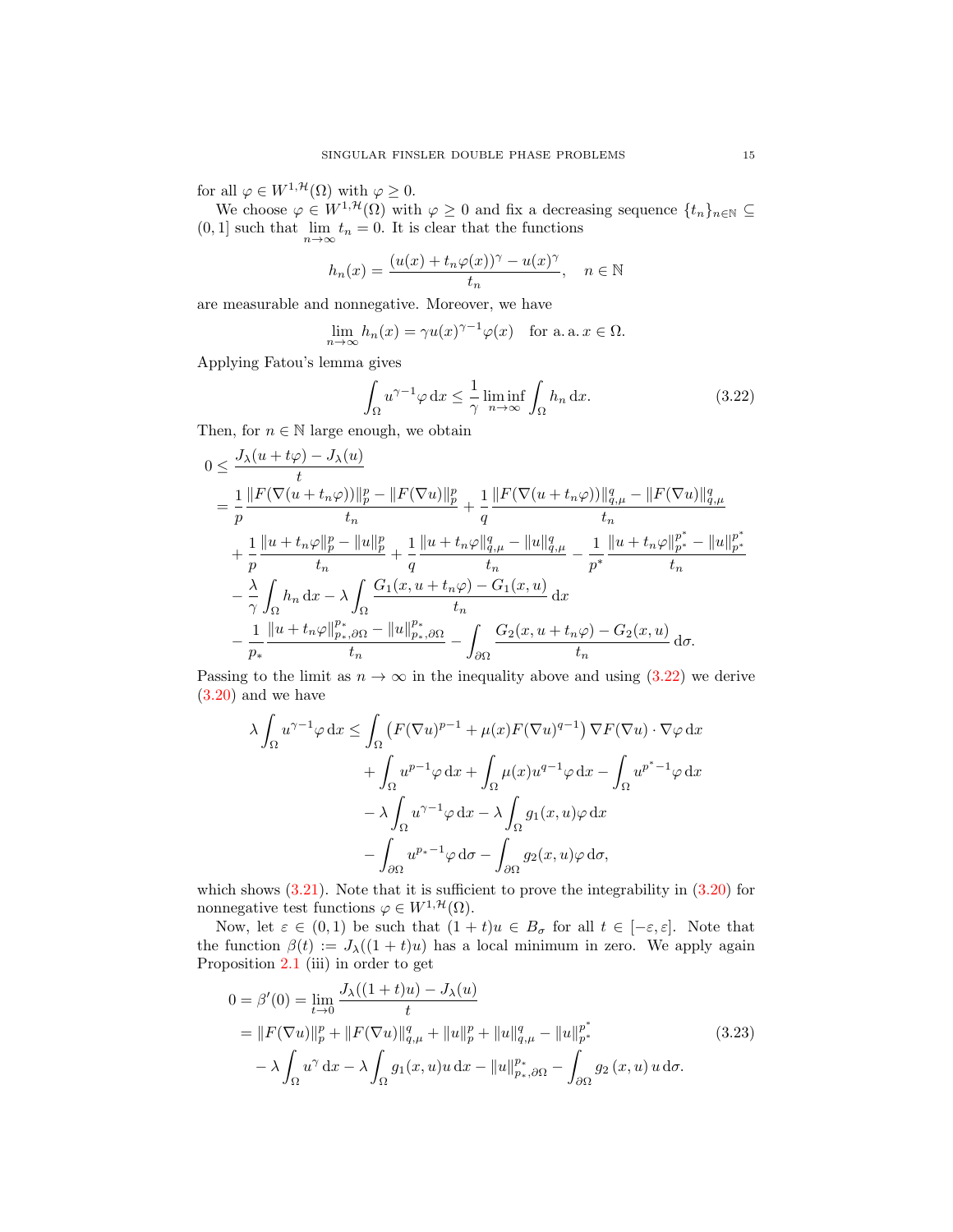Finally, we need to show that u is a positive weak solution of  $(1.4)$ . To this end, let  $v \in W^{1,\mathcal{H}}(\Omega)$  and take the test function  $\varphi = (u + \varepsilon v)_+ \in W^{1,\mathcal{H}}(\Omega)$  in [\(3.21\)](#page-13-1). Taking  $(3.23)$  into account we have

<span id="page-15-0"></span>
$$
0 \leq \int_{\{u+vv\geq 0\}} (F^{p-1}(\nabla u) + \mu(x)F^{q-1}(\nabla u)) \nabla F(\nabla u) \cdot \nabla (u + \varepsilon v) dx
$$
  
+ 
$$
\int_{\{u+vv\geq 0\}} (u^{p-1} + \mu(x)u^{q-1}) (u + \varepsilon v) dx - \int_{\Omega} u^{p^*-1} (u + \varepsilon v) dx
$$
  
- 
$$
\lambda \int_{\Omega} u^{\gamma-1} (u + \varepsilon v) dx - \lambda \int_{\Omega} g_1(x, u)(u + \varepsilon v) dx
$$
  
- 
$$
\int_{\partial \Omega} (u^{p_*-1} + g_2(x, u)) (u + \varepsilon v) d\sigma
$$
  
= 
$$
||F(\nabla u)||_p^p + ||F(\nabla u)||_{q,\mu}^p + ||u||_{q,\mu}^q - ||u||_{p^*}^{p^*} - \lambda \int_{\Omega} u^{\gamma} dx
$$
  
- 
$$
\lambda \int_{\Omega} g_1(x, u)u dx - ||u||_{p_*,\partial \Omega}^{p_2} - \int_{\partial \Omega} g_2(x, u)u d\sigma
$$
  
+ 
$$
\varepsilon \int_{\Omega} F^{p-1}(\nabla u) \nabla F(\nabla u) \cdot \nabla v dx + \varepsilon \int_{\Omega} \mu(x) F^{q-1}(\nabla u) \nabla F(\nabla u) \cdot \nabla v dx
$$
  
+ 
$$
\varepsilon \int_{\Omega} u^{p-1} v dx + \varepsilon \int_{\Omega} u(x) u^{q-1} v dx - \varepsilon \int_{\Omega} u^{p^*-1} v dx - \varepsilon \lambda \int_{\Omega} u^{\gamma-1} v dx
$$
  
- 
$$
\varepsilon \lambda \int_{\Omega} g_1(x, u) v dx - \varepsilon \int_{\partial \Omega} u^{p_*-1} v d\sigma - \varepsilon \int_{\partial \Omega} g_2(x, u) v d\sigma
$$
  
- 
$$
\int_{\{u + \varepsilon v < 0\}} F^{p}(\nabla u) dx - \varepsilon \int_{\Omega} u^{p_*-1} v d\sigma - \varepsilon \int_{\partial \Omega} g_2(x, u) v d\sigma
$$
  
-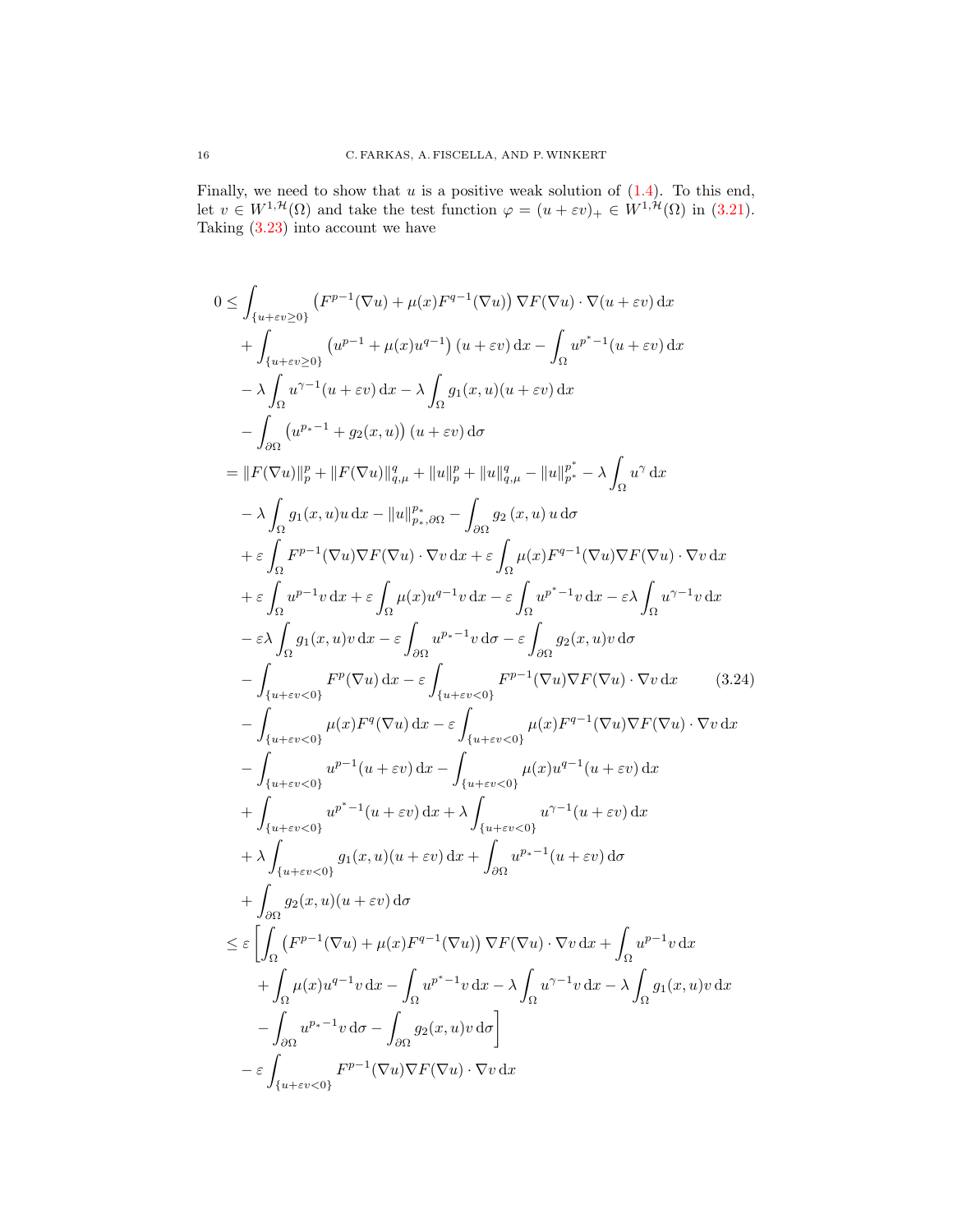$$
-\varepsilon \int_{\{u+\varepsilon v < 0\}} \mu(x) F^{q-1}(\nabla u) \nabla F(\nabla u) \cdot \nabla v \, dx
$$

$$
-\varepsilon \int_{\{u+\varepsilon v < 0\}} u^{p-1} v \, dx - \varepsilon \int_{\{u+\varepsilon v < 0\}} \mu(x) u^{q-1} v \, dx.
$$

Note that the measure of the set  $\{u + \varepsilon v < 0\}$  goes to 0 as  $\varepsilon \to 0$ . Hence,

$$
\int_{\{u+\varepsilon v<0\}} F^{p-1}(\nabla u) \nabla F(\nabla u) \nabla v \,dx \to 0 \quad \text{as } \varepsilon \to 0,
$$
  

$$
\int_{\{u+\varepsilon v<0\}} \mu(x) F^{q-1}(\nabla u) \nabla F(\nabla u) \nabla v \,dx \to 0 \quad \text{as } \varepsilon \to 0,
$$
  

$$
\int_{\{u+\varepsilon v<0\}} u^{p-1} v \,dx \to 0 \quad \text{as } \varepsilon \to 0,
$$
  

$$
\int_{\{u+\varepsilon v<0\}} \mu(x) u^{q-1} v \,dx \to 0 \quad \text{as } \varepsilon \to 0.
$$

Therefore, dividing the inequality [\(3.24\)](#page-15-0) by  $\varepsilon$  and passing to the limit as  $\varepsilon \to 0$  we conclude that

$$
\int_{\Omega} \left( F(\nabla u)^{p-1} + \mu(x) F(\nabla u)^{q-1} \right) \nabla F(\nabla u) \cdot \nabla v \, dx + \int_{\Omega} u^{p-1} v \, dx \n+ \int_{\Omega} \mu(x) u^{q-1} v \, dx - \int_{\Omega} u^{p^* - 1} v \, dx - \lambda \int_{\Omega} u^{\gamma - 1} v \, dx - \lambda \int_{\Omega} g_1(x, u) v \, dx \n- \int_{\partial \Omega} u^{p^* - 1} v \, d\sigma - \int_{\partial \Omega} g_2(x, u) v \, d\sigma \ge 0.
$$

Since  $v \in W^{1, \mathcal{H}}(\Omega)$  was arbitrary chosen, we see from the last inequality that equality must hold. Therefore,  $u \in W^{1,\mathcal{H}}(\Omega)$  is a weak solution of problem [\(1.4\)](#page-1-2) in the sense of Definition [1.1.](#page-2-2)

### **ACKNOWLEDGMENTS**

C. Farkas was supported by the National Research, Development and Innovation Fund of Hungary, financed under the K 18 funding scheme, Project No. 127926 and by the Sapientia Foundation - Institute for Scientific Research, Romania, Project No. 17/11.06.2019.

A. Fiscella is member of the Gruppo Nazionale per l'Analisi Matematica, la Probabilità e le loro Applicazioni (GNAMPA) of the Istituto Nazionale di Alta Matematica "G. Severi" (INdAM). A. Fiscella realized the manuscript within the auspices of the INdAM-GNAMPA project titled "Equazioni alle derivate parziali: problemi e modelli" (Prot 20191219-143223-545), of the FAPESP Project titled "Operators with non standard growth" (2019/23917-3), of the FAPESP Thematic Project titled "Systems and partial differential equations" (2019/02512-5) and of the CNPq Project titled "Variational methods for singular fractional problems" (3787749185990982).

#### **REFERENCES**

- <span id="page-16-0"></span>[1] A. Bahrouni, V.D. Rădulescu, P. Winkert, *Double phase problems with variable growth and* convection for the Baouendi-Grushin operator, Z. Angew. Math. Phys. 71 (2020), no. 6, 183.
- <span id="page-16-1"></span>[2] G. Barletta, E. Tornatore, Elliptic problems with convection terms in Orlicz spaces, J. Math. Anal. Appl. 495 (2021), no. 2, 124779, 28 pp.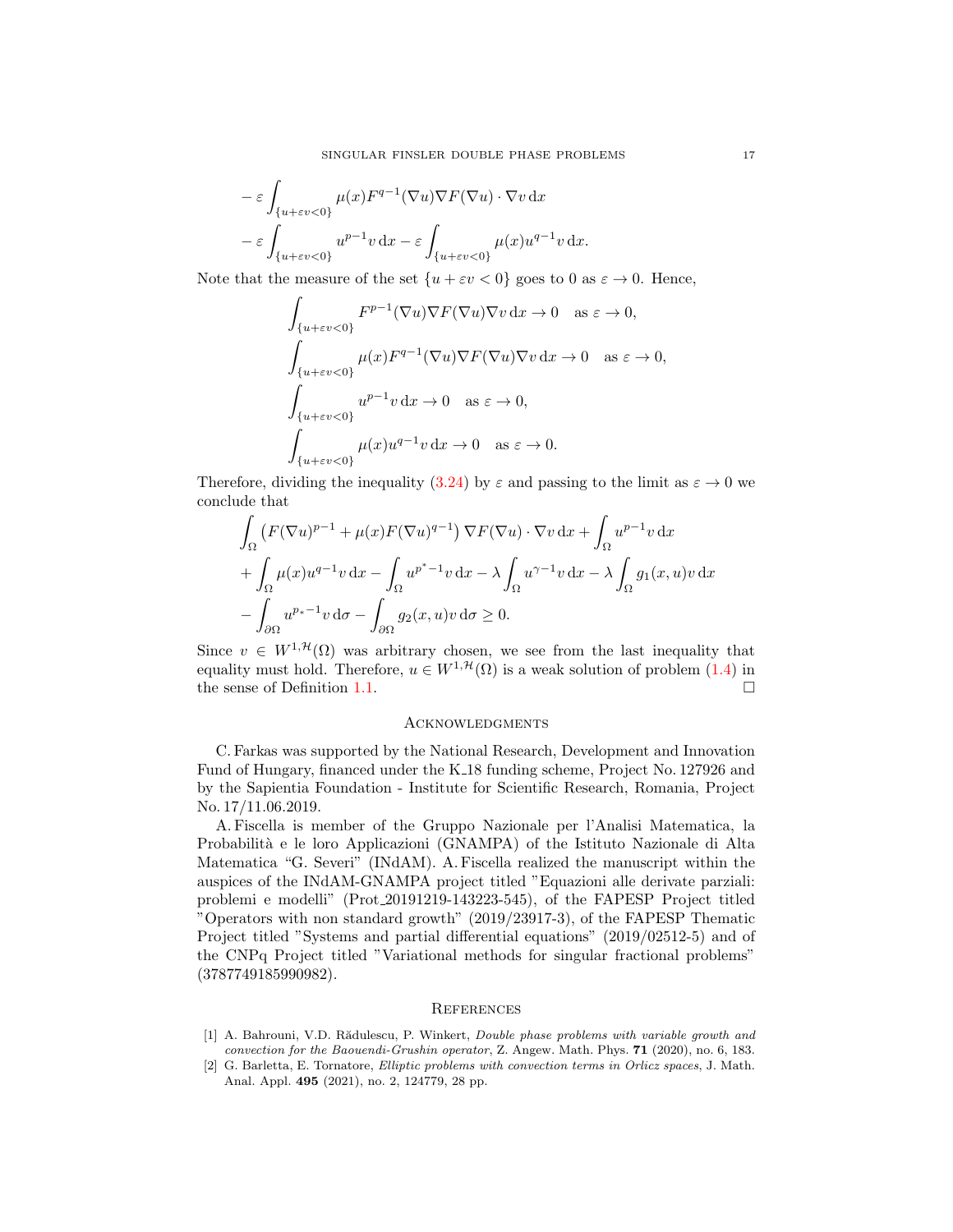- <span id="page-17-25"></span>[3] D. Bao, S.-S. Chern, Z. Shen, "An Introduction to Riemann-Finsler Geometry", Springer-Verlag, New York, 2000.
- <span id="page-17-0"></span>[4] P. Baroni, M. Colombo, G. Mingione, Harnack inequalities for double phase functionals, Nonlinear Anal. **121** (2015), 206-222.
- <span id="page-17-1"></span>[5] P. Baroni, M. Colombo, G. Mingione, Non-autonomous functionals, borderline cases and related function classes, St. Petersburg Math. J. 27 (2016), 347–379.
- <span id="page-17-2"></span>[6] P. Baroni, M. Colombo, G. Mingione, Regularity for general functionals with double phase, Calc. Var. Partial Differential Equations 57 (2018), no. 2, Art. 62, 48 pp.
- <span id="page-17-3"></span>[7] P. Baroni, T. Kuusi, G. Mingione, Borderline gradient continuity of minima, J. Fixed Point Theory Appl. 15 (2014), no. 2, 537–575.
- <span id="page-17-11"></span>[8] G. Bellettini, M. Paolini, Anisotropic motion by mean curvature in the context of Finsler geometry, Hokkaido Math. J. 25 (1996), no. 3, 537-566.
- <span id="page-17-4"></span>[9] S.-S. Byun, J. Oh, Regularity results for generalized double phase functionals, Anal. PDE 13 (2020), no. 5, 1269–1300.
- <span id="page-17-12"></span>[10] M. Belloni, V. Ferone, B. Kawohl, Isoperimetric inequalities, Wulff shape and related questions for strongly nonlinear elliptic operators, Z. Angew. Math. Phys. 54 (2003), no. 5, 771-783.
- <span id="page-17-21"></span>[11] Z.-Y. Chen, B. Ge, W.-S. Yuan, X.-F. Cao, Existence of solution for double-phase problem with singular weights, Adv. Math. Phys. **2020** (2020), Art. ID 5376013, 7 pp.
- <span id="page-17-9"></span>[12] A. Cianchi, P. Salani, Overdetermined anisotropic elliptic problems, Math. Ann. 345 (2009), no. 4, 859–881.
- <span id="page-17-22"></span>[13] F. Colasuonno, M. Squassina, Eigenvalues for double phase variational integrals, Ann. Mat. Pura Appl. (4) 195 (2016), no. 6, 1917–1959.
- <span id="page-17-5"></span>[14] M. Colombo, G. Mingione, Bounded minimisers of double phase variational integrals, Arch. Ration. Mech. Anal. 218 (2015), no. 1, 219–273.
- <span id="page-17-6"></span>[15] M. Colombo, G. Mingione, Regularity for double phase variational problems, Arch. Ration. Mech. Anal. 215 (2015), no. 2, 443–496.
- <span id="page-17-19"></span>[16]  $\AA$ . Crespo-Blanco, L. Gasinski, P. Harjulehto, P. Winkert, A new class of double phase variable exponent problems: Existence and uniqueness, preprint 2021, arXiv: 2103.08928.
- <span id="page-17-20"></span>[17] Á. Crespo-Blanco, N.S. Papageorgiou, P. Winkert, Parametric superlinear double phase problems with singular term and critical growth on the boundary, preprint 2021, arXiv: 2106.15511.
- <span id="page-17-7"></span>[18] C. De Filippis, G. Palatucci, *Hölder regularity for nonlocal double phase equations*, J. Differential Equations 267 (2019), no. 1, 547–586.
- <span id="page-17-14"></span>[19] F. Della Pietra, G. di Blasio, N. Gavitone, Sharp estimates on the first Dirichlet eigenvalue of nonlinear elliptic operators via maximum principle, Adv. Nonlinear Anal. 9 (2020), no. 1, 278–291.
- <span id="page-17-15"></span>[20] F. Della Pietra, N. Gavitone, G. Piscitelli, On the second Dirichlet eigenvalue of some nonlinear anisotropic elliptic operators Bull. Sci. Math. 155 (2019), 10–32.
- <span id="page-17-13"></span>[21] F. Della Pietra, N. Gavitone, Sharp estimates and existence for anisotropic elliptic problems with general growth in the gradient, Z. Anal. Anwend.  $35$  (2016), no. 1, 61–80.
- <span id="page-17-8"></span>[22] A. Dinghas, Über einen geometrischen Satz von Wulff für die Gleichgewichtsform von Kristallen , Z. Kristallogr., Mineral. Petrogr. 105 (1944), Abt. A., 304–314.
- <span id="page-17-23"></span>[23] S. El Manouni, G. Marino, P. Winkert, Existence results for double phase problems depending on Robin and Steklov eigenvalues for the p-Laplacian, Adv. Nonlinear Anal. 11 (2022), no. 1, 304–320.
- <span id="page-17-18"></span>[24] X. Fan, An imbedding theorem for Musielak-Sobolev spaces, Nonlinear Anal. 75 (2012), no. 4, 1959–1971.
- <span id="page-17-24"></span>[25] F. Faraci, C. Farkas, A quasilinear elliptic problem involving critical Sobolev exponents, Collect. Math. 66 (2015), no. 2, 243–259.
- <span id="page-17-16"></span>[26] C. Farkas, Critical elliptic equations on non-compact Finsler manifolds, preprint, 2020, arXiv: 2010.07686.
- <span id="page-17-10"></span>[27] C. Farkas, J. Fodor and A. Kristály, Anisotropic elliptic problems involving sublinear terms, 2015 IEEE 10th Jubilee International Symposium on Applied Computational Intelligence and Informatics, Timisoara, 2015, pp. 141–146.
- <span id="page-17-17"></span>[28] C. Farkas, A. Kristály, C. Varga, Singular Poisson equations on Finsler-Hadamard manifolds, Calc. Var. Partial Differential Equations 54 (2015), no. 2, 1219–1241.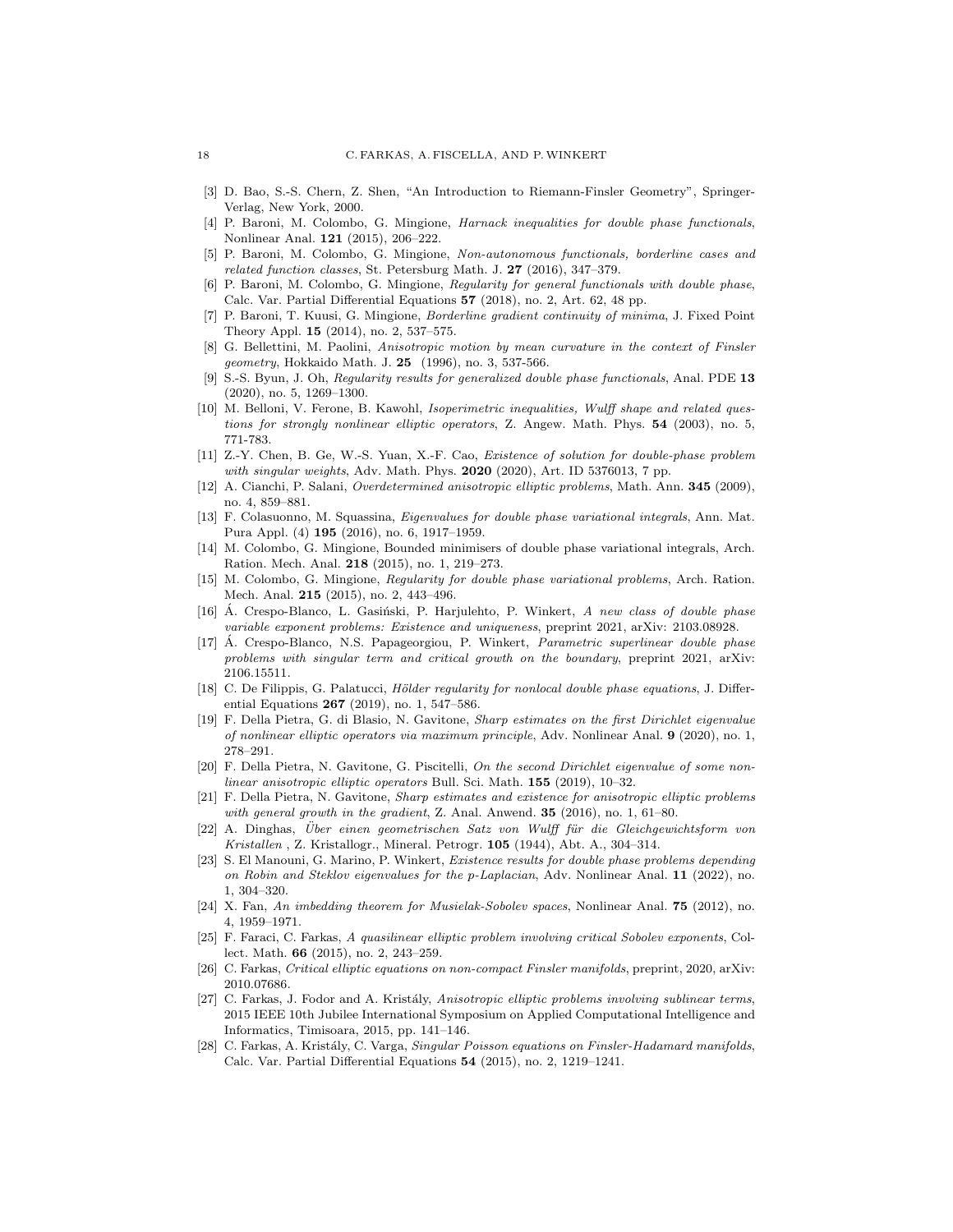- <span id="page-18-9"></span>[29] C. Farkas, P. Winkert, An existence result for singular Finsler double phase problems, J. Differential Equations 286, 455–473.
- <span id="page-18-7"></span>[30] V. Ferone, B. Kawohl, Remarks on a Finsler-Laplacian, Proc. Amer. Math. Soc. 137 (2009), no. 1, 247-253.
- <span id="page-18-13"></span>[31] A. Fiscella, A double phase problem involving Hardy potentials, preprint, 2020, arXiv: abs/2008.00117.
- <span id="page-18-14"></span>[32] A. Fiscella, A. Pinamonti, Existence and multiplicity results for Kirchhoff type problems on a double phase setting, preprint, 2020, arXiv: 2008.00114.
- <span id="page-18-15"></span>[33] L. Gasiński, N.S. Papageorgiou, Constant sign and nodal solutions for superlinear double phase problems, Adv. Calc. Var., https://doi.org/10.1515/acv-2019-0040.
- <span id="page-18-16"></span>[34] L. Gasiński, P. Winkert, Constant sign solutions for double phase problems with superlinear nonlinearity, Nonlinear Anal. 195 (2020), 111739.
- <span id="page-18-17"></span>[35] L. Gasiński, P. Winkert, Existence and uniqueness results for double phase problems with convection term, J. Differential Equations 268 (2020), no. 8, 4183–4193.
- <span id="page-18-18"></span>[36] L. Gasiński, P. Winkert, Sign changing solution for a double phase problem with nonlinear boundary condition via the Nehari manifold, J. Differential Equations 274 (2021), 1037–1066.
- <span id="page-18-12"></span>[37] C.-Y. Lei, Existence and multiplicity of positive solutions for Neumann problems involving singularity and critical growth, J. Math. Anal. Appl. 459 (2018), no. 2, 959–979.
- <span id="page-18-19"></span>[38] W. Liu, G. Dai, Existence and multiplicity results for double phase problem, J. Differential Equations 265 (2018), no. 9, 4311–4334.
- <span id="page-18-8"></span>[39] W. Liu, G. Dai, N.S. Papageorgiou, P. Winkert, Existence of solutions for singular double phase problems via the Nehari manifold method, preprint, 2020, arXiv: 2101.00593.
- <span id="page-18-0"></span>[40] P. Marcellini, Regularity and existence of solutions of elliptic equations with p, q-growth conditions, J. Differential Equations  $90$  (1991), no. 1, 1–30.
- <span id="page-18-1"></span>[41] P. Marcellini, Regularity of minimizers of integrals of the calculus of variations with nonstandard growth conditions, Arch. Rational Mech. Anal. 105 (1989), no. 3, 267–284.
- <span id="page-18-2"></span>[42] J. Ok, Partial regularity for general systems of double phase type with continuous coefficients, Nonlinear Anal. 177 (2018), 673–698.
- <span id="page-18-3"></span>[43] J. Ok, Regularity for double phase problems under additional integrability assumptions, Nonlinear Anal. 194 (2020), 111408.
- <span id="page-18-23"></span>[44] N.S. Papageorgiou, V.D. Rădulescu, D.D. Repovš, *Double-phase problems and a discontinuity* property of the spectrum, Proc. Amer. Math. Soc.  $147$  (2019), no. 7, 2899–2910.
- <span id="page-18-20"></span>[45] N.S. Papageorgiou, V.D. Rădulescu, D.D. Repovš, *Ground state and nodal solutions for a* class of double phase problems, Z. Angew. Math. Phys. 71 (2020), no. 1, 15 pp.
- <span id="page-18-10"></span>[46] N.S. Papageorgiou, V.D. Rădulescu, D.D. Repovš, Positive solutions for nonlinear Neumann problems with singular terms and convection, J. Math. Pures Appl. (9) 136 (2020), 1-21.
- <span id="page-18-11"></span>[47] N.S. Papageorgiou, V.D. Rădulescu, D.D. Repovš, Robin double-phase problems with singular and superlinear terms, Nonlinear Anal. Real World Appl. 58 (2021), 103217, 20 pp.
- <span id="page-18-27"></span>[48] N.S. Papageorgiou, P. Winkert, "Applied Nonlinear Functional Analysis. An Introduction", De Gruyter, Berlin, 2018.
- <span id="page-18-24"></span>[49] N.S. Papageorgiou, P. Winkert, Singular p-Laplacian equations with superlinear perturbation, J. Differential Equations 266 (2019), no. 2-3, 1462–1487.
- <span id="page-18-21"></span>[50] K. Perera, M. Squassina, Existence results for double-phase problems via Morse theory, Commun. Contemp. Math. 20 (2018), no. 2, 1750023, 14 pp.
- <span id="page-18-4"></span>[51] M.A. Ragusa, A. Tachikawa, Regularity for minimizers for functionals of double phase with variable exponents, Adv. Nonlinear Anal. 9 (2020), no. 1, 710–728.
- <span id="page-18-26"></span>[52] G. Randers, On an asymmetrical metric in the fourspace of general relativity Phys. Rev. (2) 59 (1941), 195–199.
- <span id="page-18-5"></span>[53] J.E. Taylor, Crystalline variational methods, Proc. Natl. Acad. Sci. USA 99 (2002), no. 24, 15277-15280.
- <span id="page-18-6"></span>[54] G. Wang, C. Xia, A characterization of the Wulff shape by an overdetermined anisotropic PDE, Arch. Ration. Mech. Anal. 199 (2011), no. 1, 99-115.
- <span id="page-18-25"></span>[55] S.D. Zeng, Y.R. Bai, L. Gasiński, P. Winkert, Convergence analysis for double phase obstacle problems with multivalued convection term, Adv. Nonlinear Anal. 10 (2021), no. 1, 659–672.
- <span id="page-18-22"></span>[56] S.D. Zeng, Y.R. Bai, L. Gasiński, P. Winkert, Existence results for double phase implicit obstacle problems involving multivalued operators, Calc. Var. Partial Differential Equations 59 (2020), no. 5, 176.